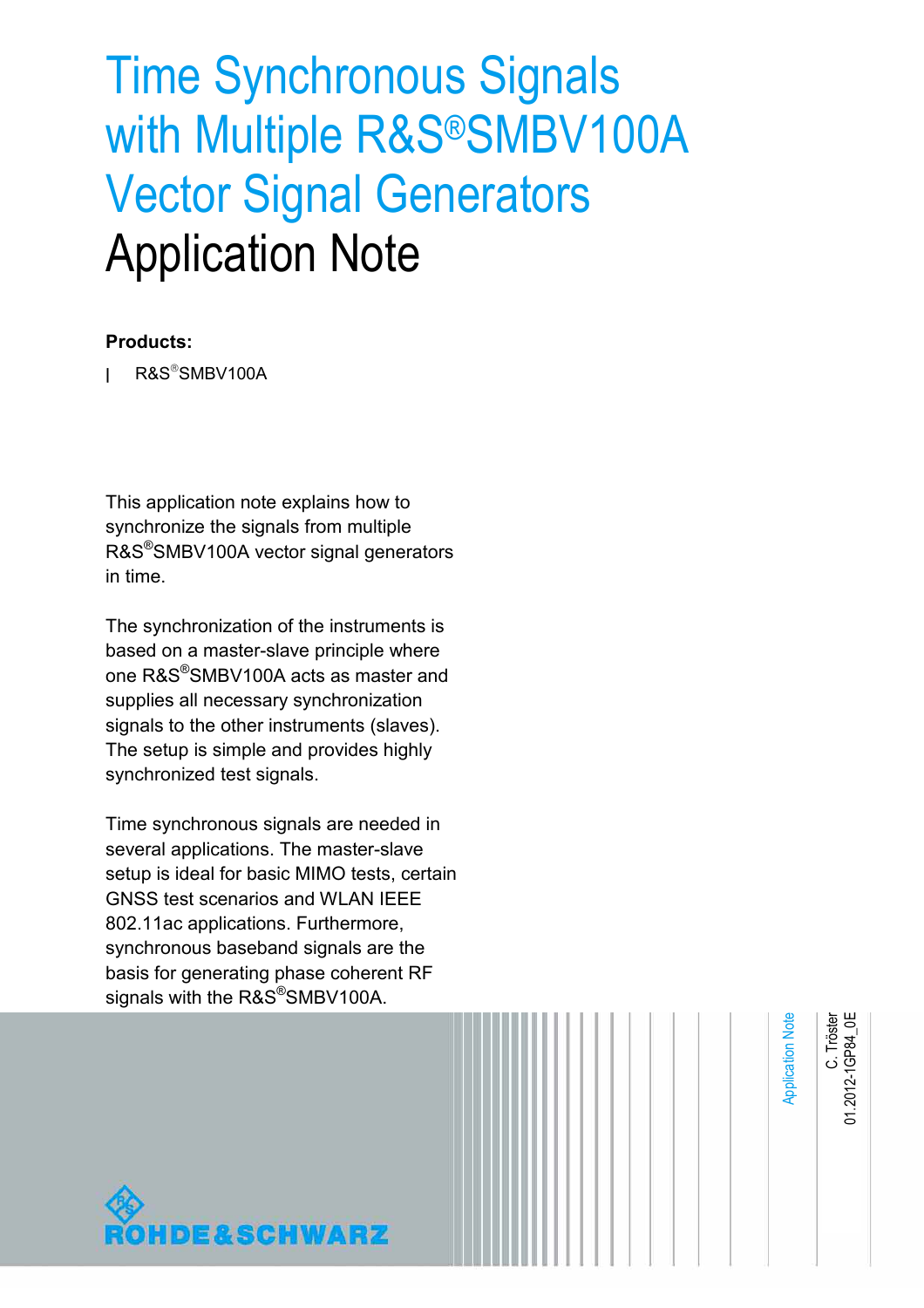# **Table of Contents**

| 1                       |                                                                |
|-------------------------|----------------------------------------------------------------|
| $\mathbf{2}$            |                                                                |
| 3                       |                                                                |
| 3.1                     |                                                                |
| 3.1.1                   |                                                                |
| 3.1.2                   |                                                                |
| 3.2                     |                                                                |
| 3.2.1                   |                                                                |
| 3.2.2                   |                                                                |
| 3.3                     |                                                                |
| 3.3.1                   |                                                                |
| 3.3.2                   |                                                                |
| 3.4                     |                                                                |
| 3.5                     | Checking and Optimizing Signal Synchronization 15              |
| 3.6                     |                                                                |
|                         |                                                                |
| $\overline{\mathbf{4}}$ |                                                                |
| 5                       |                                                                |
| 6                       | Application - WLAN IEEE 802.11ac Test Setup 25                 |
| $\overline{7}$          |                                                                |
| 8                       |                                                                |
| 8.1                     |                                                                |
| 8.2                     |                                                                |
| 8.3                     |                                                                |
| 8.4                     | Phase Coherence for Continuous Wave (CW) Signals 32            |
| 8.5                     |                                                                |
| 8.5.1                   |                                                                |
| 9                       | Special Case: GNSS Test Setup for Carrier Phase Measurements35 |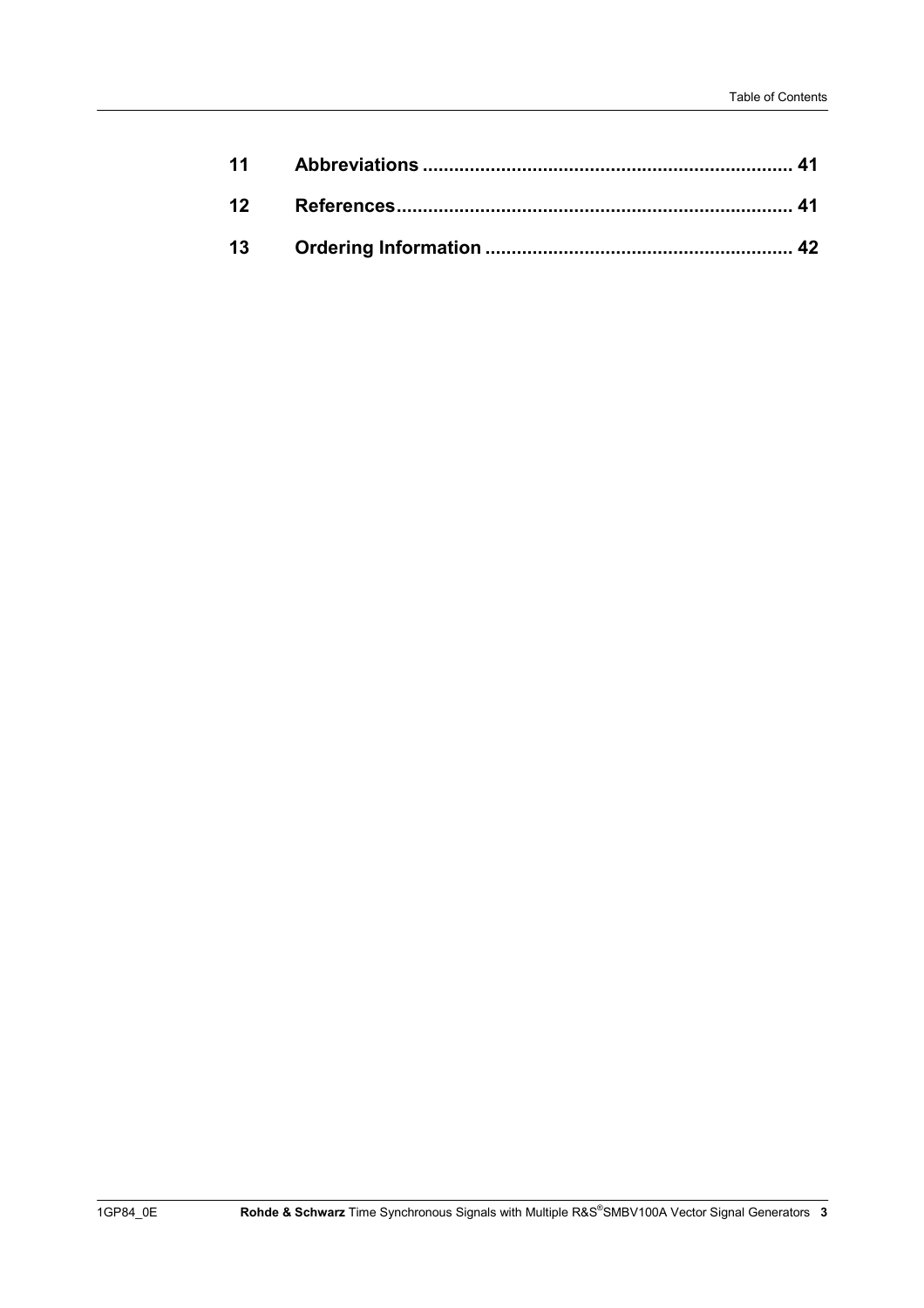# 1 Note

The abbreviation "SMBV" is used in this application note for the Rohde & Schwarz product R&S® SMBV100A.

# 2 Introduction

This application note explains how to synchronize the signals from multiple SMBV vector signal generators in time (section 3). The synchronization of the instruments is based on a master-slave principle where one SMBV acts as master and supplies all necessary synchronization signals to the slave SMBVs. The setup is simple and provides highly synchronized signals without the need of an additional external synchronization unit. The master-slave mode is a standard feature of the SMBV's baseband generator options, the R&S®SMBV-B10, R&S®SMBV-B50 and R&S<sup>®</sup>SMBV-B51– no extra option is needed for this operating mode. It is available for all standards and the ARB.

Time synchronous signals are needed in several applications. For example, the master-slave setup is ideal for basic MIMO tests without fading simulation, certain GNSS test scenarios and WLAN IEEE 802.11ac applications with 80 MHz + 80 MHz channels (described in sections 4, 5 and 6, respectively). Synchronous baseband signals are also the basis for generating phase coherent RF carrier signals with the SMBV. For this purpose, the master-slave mode is used in combination with the phase coherence option of the SMBV (section 8). Phase coherent signals are needed, for example, for testing outphasing power amplifiers (section 9).

This application note also includes an example of remote control of a master-slave setup (section 7). The troubleshooting section (3.6) helps in debugging the setup.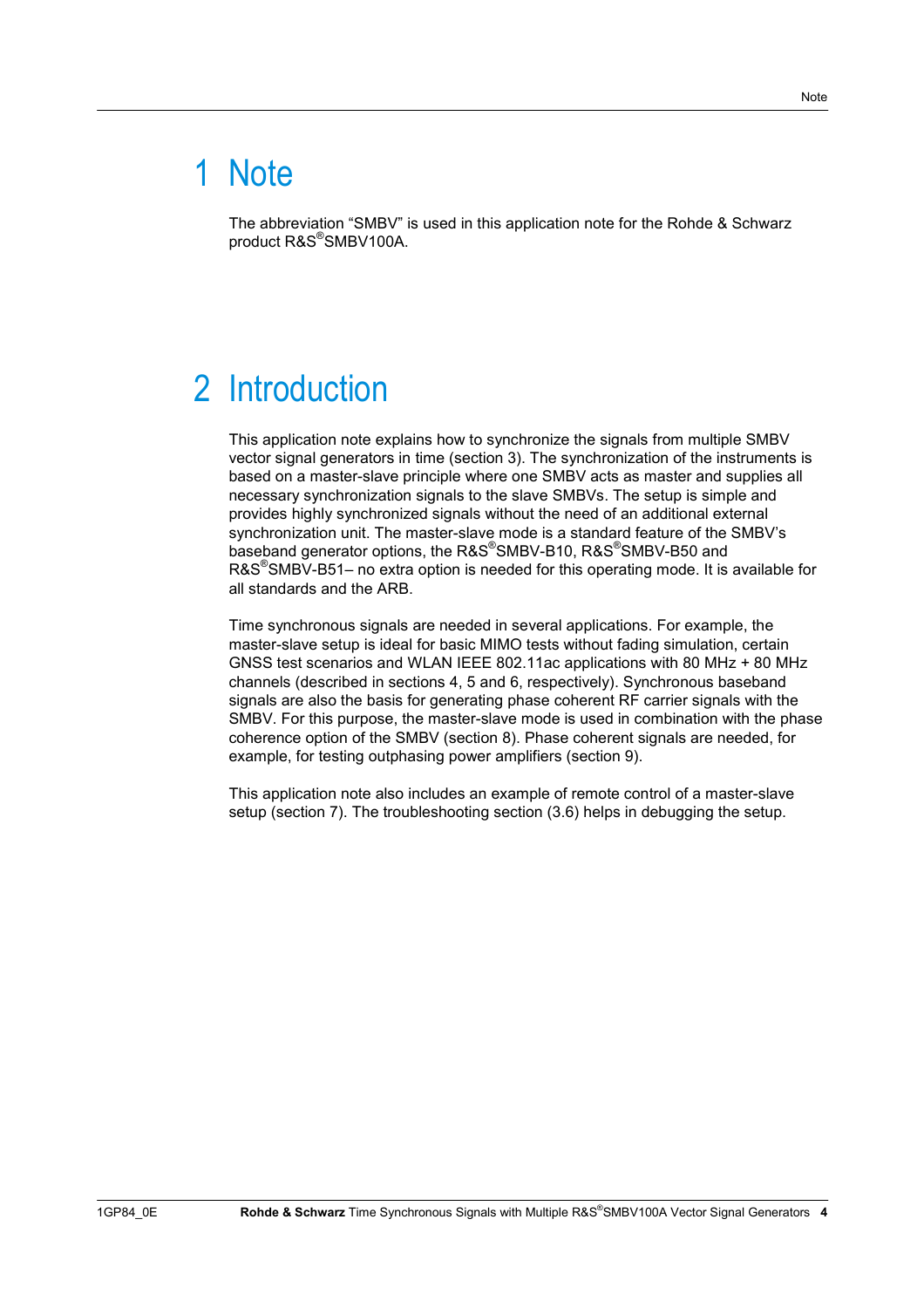# 3 Master-Slave Setup

Fig. 1 and 2 show the master-slave setup for two and four SMBVs, respectively.



*Fig. 1: Master-slave setup for two SMBVs.* 

One SMBV acts as master, the remaining SMBVs as slaves. The master provides clock and trigger signals for synchronization (via the same connection cables).



*Fig. 2: Master-slave setup for four SMBVs.*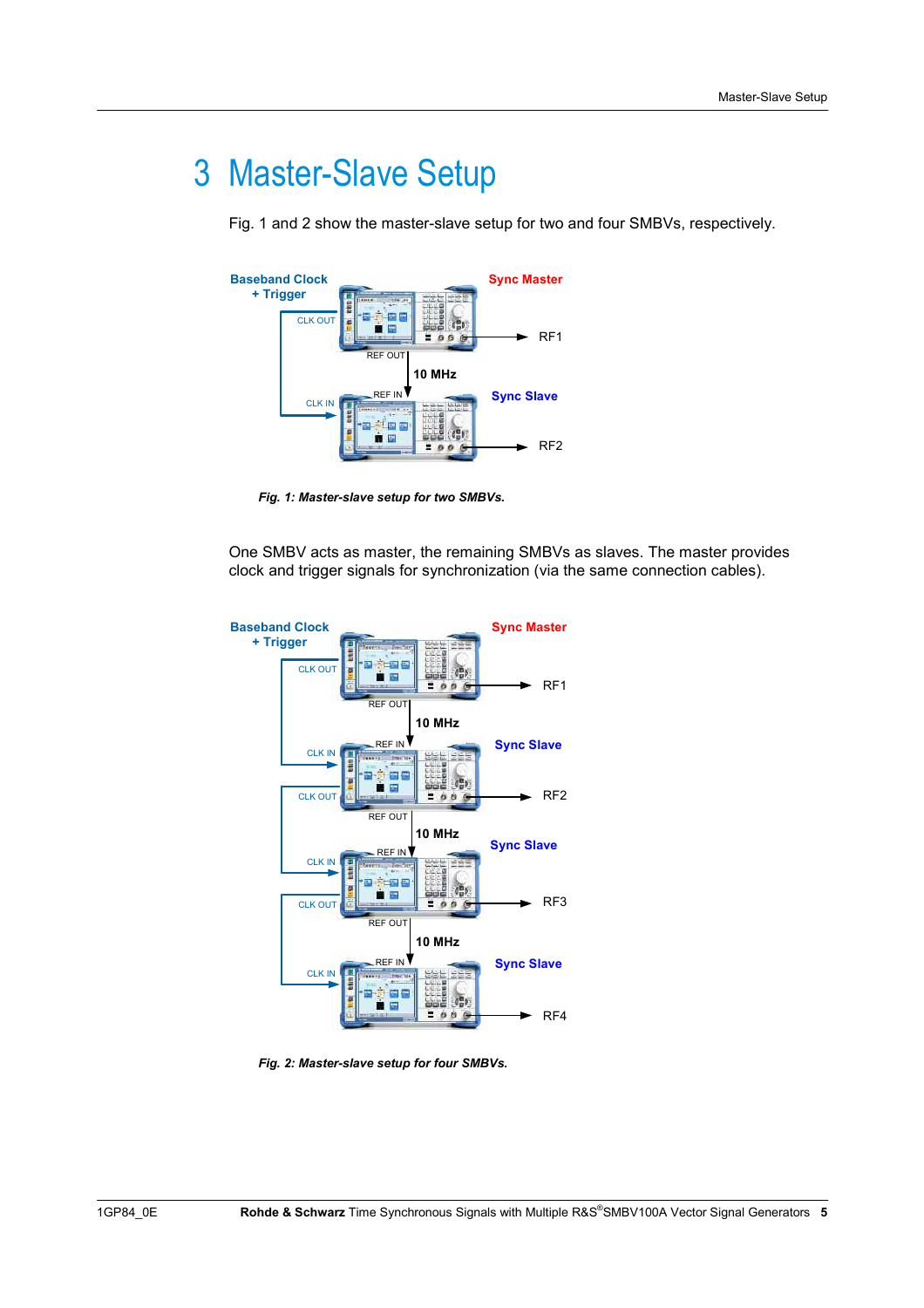## **3.1 Cabling**

There are only two connection cables needed between each two SMBVs:

- one for the baseband clock
- one for the 10 MHz reference frequency

### **3.1.1 Clock Signal**

The clock signal of the master is fed to the slaves to provide a *common baseband*  clock for all instruments. The clock signal also includes the *trigger signal*<sup>1</sup>. This means that the baseband clock and the trigger signal are transmitted via the same cable. This two-in-one synchronization signal yields enhanced trigger accuracy and assures that all SMBVs start signal generation synchronously. Furthermore, it assures that all SMBVs remain reliably synchronized.

The clock signal is distributed to the slaves by simple daisy-chaining: Connect the CLK OUT connector of the master SMBV to the CLK IN connector of the first slave SMBV. Connect the CLK OUT connector of the first slave SMBV to the CLK IN connector of the second slave SMBV, and so on.

The frequency of the distributed clock signal is always 50 MHz. The clock signal is amplified internally to prevent attenuation of the signal level when connecting more than two instruments in a daisy chain. Also, 50  $\Omega$  impedance matching is assured.

The master-slave setup has an intrinsic synchronization uncertainty, which is due to the fact that the trigger signal needs to travel from the master to the slave and then from slave to slave. This trigger delay depends on the length of the cables between the instruments. When the trigger signal arrives at a slave, the slave needs some time for internal processing before it can output the RF signal. This internal delay is, however, automatically compensated by the slave SMBV. Additionally, the SMBV can also compensate for the trigger delay. The user just needs to enter the lengths of the used cables. This automatic delay compensation<sup>2</sup> makes it possible to achieve virtually perfect time synchronization. With automatic delay compensation the residual synchronization uncertainty of the master-slave setup is <1 ns.

### **3.1.2 Reference Frequency Signal**

The 10 MHz reference signal of the master is distributed to the slaves by simple daisychaining: Connect the REF OUT connector of the master SMBV to the REF IN connector of the first slave SMBV. Connect the REF OUT connector of the first slave SMBV to the REF IN connector of the second slave SMBV, and so on.

The trigger information is modulated onto the clock signal for firmware versions 2.05.269 and higher.

<sup>&</sup>lt;sup>2</sup> The automatic delay compensation is available for firmware versions 2.20.360.xx and higher.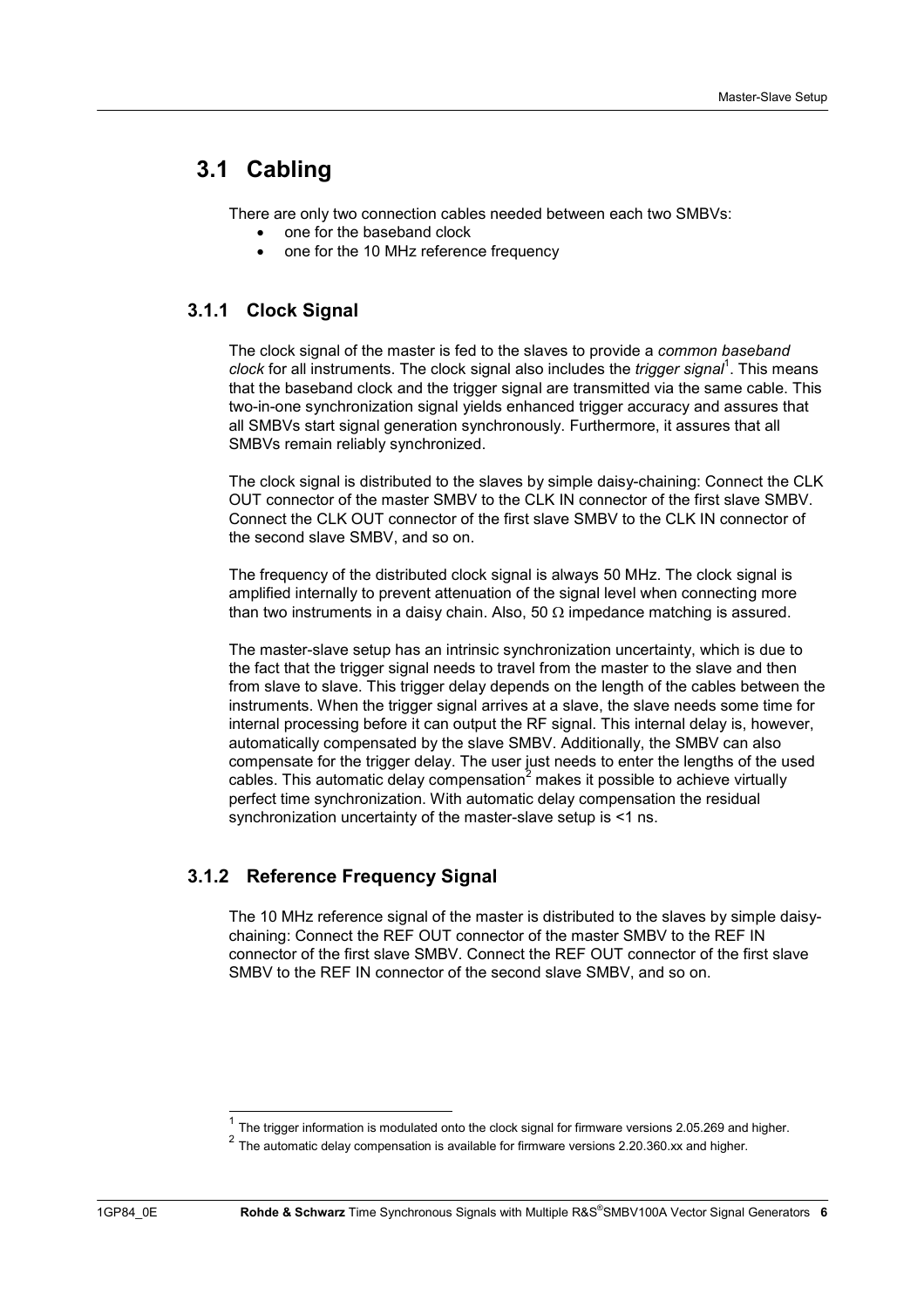### **3.2 Settings**

### **3.2.1 Clock Settings**

#### **Master**

Open the Trigger/Marker/Clock menu by clicking the "Clock" button in the digital standard main menu. The main menu is the first window that opens if a digital standard or the ARB is selected in the "Baseband" block of the SMBV.

| <b>Baseband</b>     | IEEE 802.16 WiMAX                         |   | Arbitrary Waveform Modulation | $\blacksquare$ $\blacksquare$      |
|---------------------|-------------------------------------------|---|-------------------------------|------------------------------------|
| config<br>$\Box$ On | EUTRA/LTE<br>Satellite Navigation-<br>GPS |   | State                         | Off                                |
| →<br><b>ARB</b>     | GALILEO                                   | → | Set To Default                |                                    |
|                     | GLONASS<br>Broadcast Standards -          |   | Load Waveform                 | wcdma                              |
|                     | FM-STEREO<br>SIRIUS                       |   | Waveform Info                 |                                    |
|                     | XM-RADIO<br>DVB                           |   | Clock Freq                    | 11.520 000 000 MHz $\vert$ $\star$ |
|                     | DAB/T-DMB<br>·Misc –                      |   | Trigger/Marker                | Auto                               |
|                     | Custom Digital Mod<br>ARB                 |   |                               | Stopped<                           |
|                     | Multicarrier CW                           |   | Clock                         | Internal                           |
|                     |                                           |   |                               |                                    |

Set the "Sync Mode" to "Sync Master". Click the "Set Synchronisation Settings" button. This automatically configures the trigger/marker settings for master-slave operation. (You may want to modify the trigger/marker settings for some applications as described in section 3.3.)

| <b>Clock Settings</b>               |                    |
|-------------------------------------|--------------------|
| Sync Mode                           | <b>Sync Master</b> |
| <b>Set Synchronisation Settings</b> |                    |

#### **Slave**

Open the Trigger/Marker/Clock menu by clicking the "Clock" button in the digital standard main menu. Set the "Sync Mode" to "Sync Slave". Click the "Set Synchronisation Settings" button. This automatically configures the trigger/marker settings for master-slave operation.

| Clock Settings<br>Sync Mode         | Sync Slave         |
|-------------------------------------|--------------------|
| <b>Set Synchronisation Settings</b> |                    |
| <b>Measured External Clock</b>      | 50.000 000 000 MHz |
| Synchronisation State               | Sync               |

Click the "Global Trigger/Clock Settings" button.

|  | Global Trigger/Clock Settings |  |
|--|-------------------------------|--|
|--|-------------------------------|--|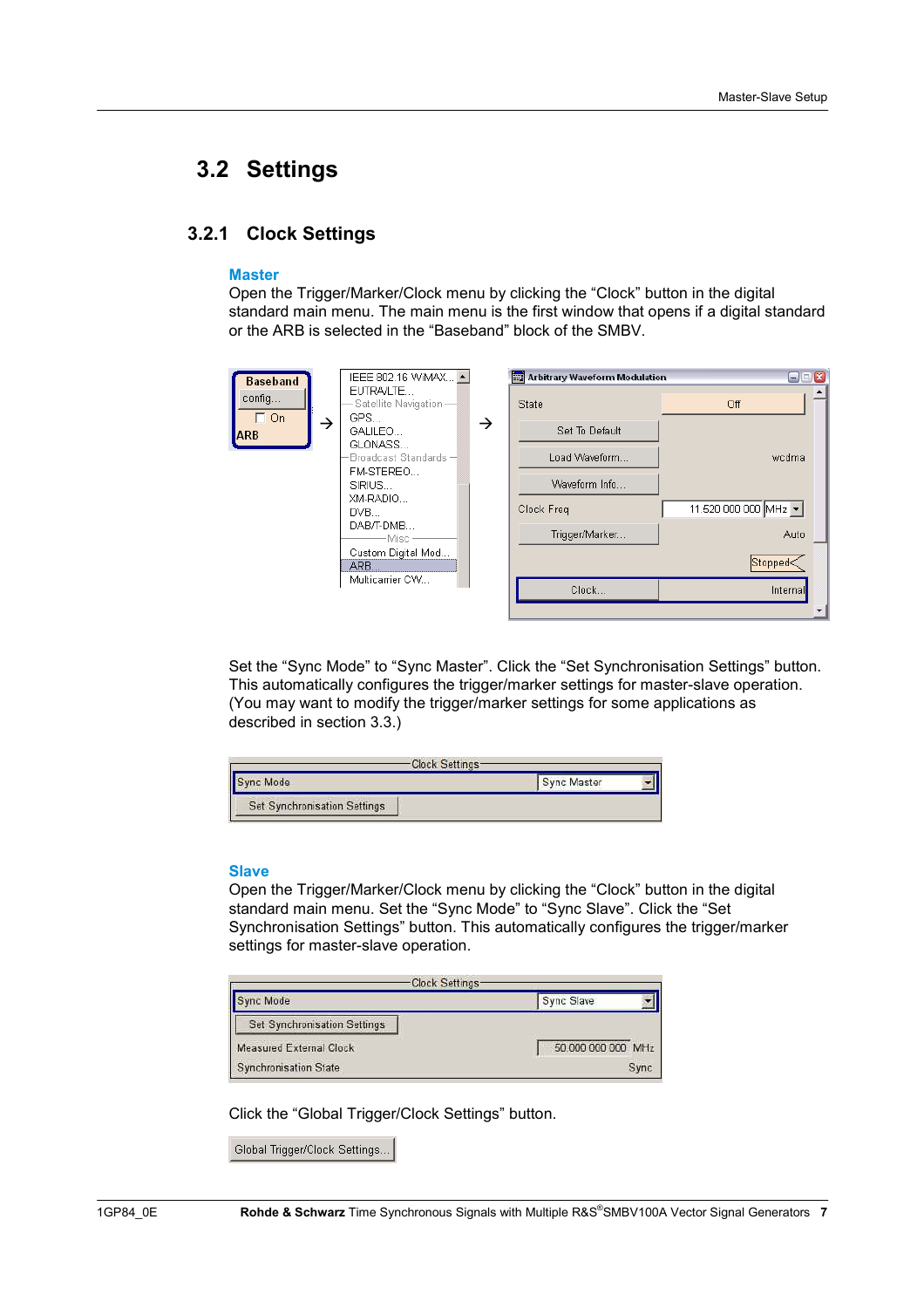Set the "Automatic Delay Compensation State" to "On" (default setting). Enter the position of the slave SMBV within the daisy chain. If the instrument is the first slave in the chain, set the parameter "Slave Position in Chain" to "1". If the instrument is the second slave in the chain, set the parameter to "2", and so on. Finally, enter the physical lengths of the cables that are used to transmit the baseband clock. On the first slave SMBV, enter the cable length between the master and the first slave. On the second slave SMBV, enter the cable length between the master and the first slave *and* the cable length between the first and second slave. On the third slave, enter all three cable lengths, and so on. The following example illustrates how to configure the slaves:





#### Example settings for 1st slave SMBV Example settings for 2nd slave SMBV



Ordinary BNC cables contain dielectrics with a permittivity of  $\varepsilon_r = 2.7$  (or close to that). The synchronization accuracy of <1 ns can only be achieved if cables with this permittivity are used and the physical cable lengths are entered correctly. The default value is 0.5 m. If you use a longer or shorter cable and do not adjust the cable length setting, this will result in an uncompensated delay that can be up to several ns. For a permittivity of  $\varepsilon_r = 2.7$ , the propagation speed of the signal in the cable is

 $r = r/\sqrt{\epsilon_0}$  = 1.8.10<sup>8</sup> m/s, where *c* is the speed of light. The trigger delay caused by a cable 1 m in length is thus 5.5 ns. For example, if you use a cable 1 m in length and do not adjust the cable length setting, there will be a discrepancy of 50 cm, which will result in an uncompensated delay of 2.75 ns.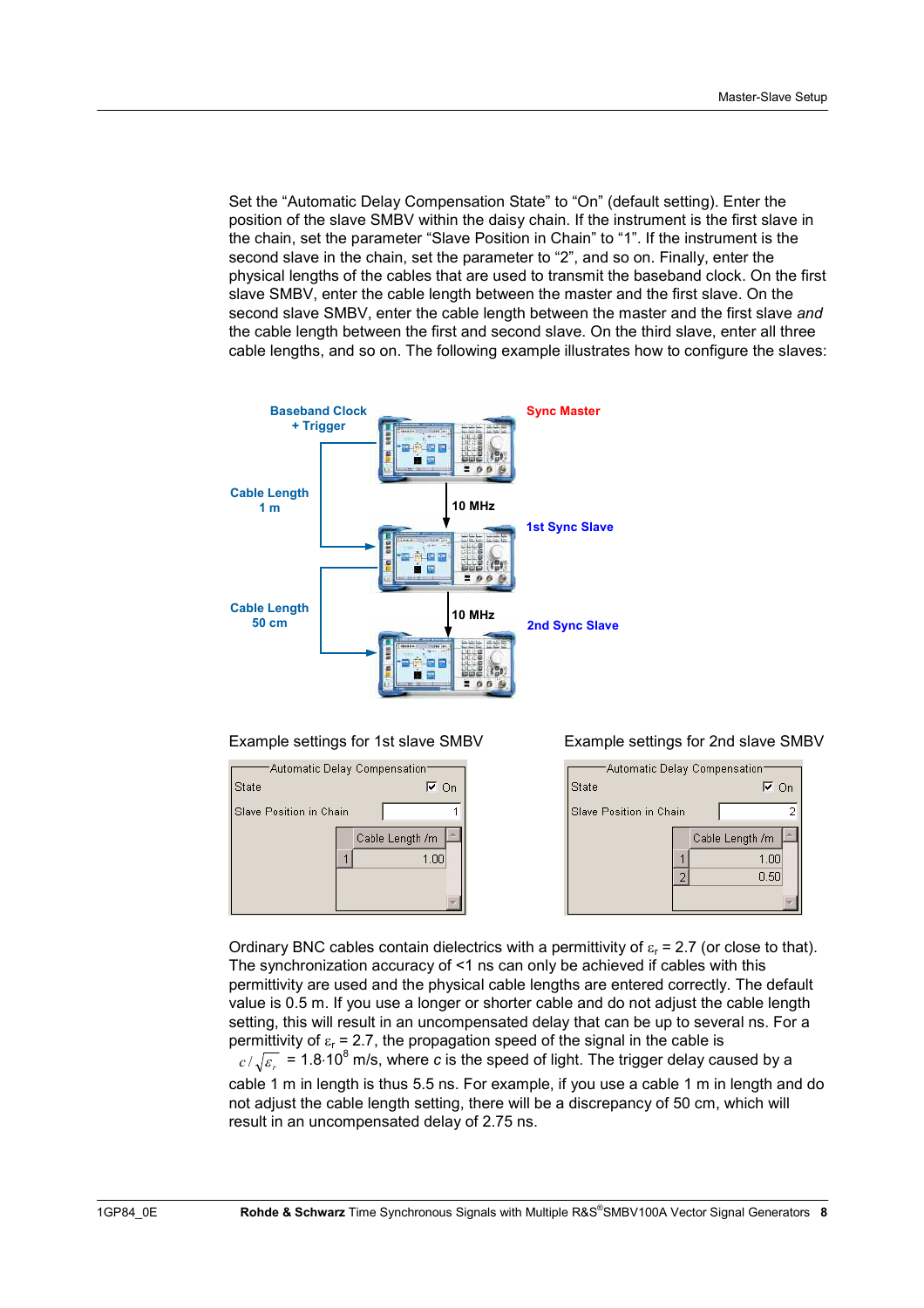### **3.2.2 Reference Frequency Settings**

#### **Master**

Open the Reference Oscillator menu. Set the "Source" to "Internal".

| İ<br>urce | Internal |
|-----------|----------|

(It is also possible to use an external 10 MHz reference source connected to the REF IN connector of the master SMBV.)

### **Slave**

In the Reference Oscillator menu, the "Source" has been automatically set to "External" by the "Set Synchronisation Settings" button.

| <b>Ref Oscillator</b>                                      |                                     |
|------------------------------------------------------------|-------------------------------------|
| Source                                                     | External                            |
| Deactivate RF Output<br>(if external reference is missing) |                                     |
|                                                            | External Reference Frequency 10 MHz |

## **3.3 Triggering**

The master-slave setup can be triggered in two different ways:

- External triggering
- Internal triggering

External triggering means that the master SMBV is triggered by an external trigger signal. Internal triggering means that the master SMBV uses its internal trigger signal. In both cases the slave SMBVs are triggered by the master SMBV.

### **3.3.1 External Triggering**

Fig. 3 shows the master-slave setup for two SMBVs with external triggering.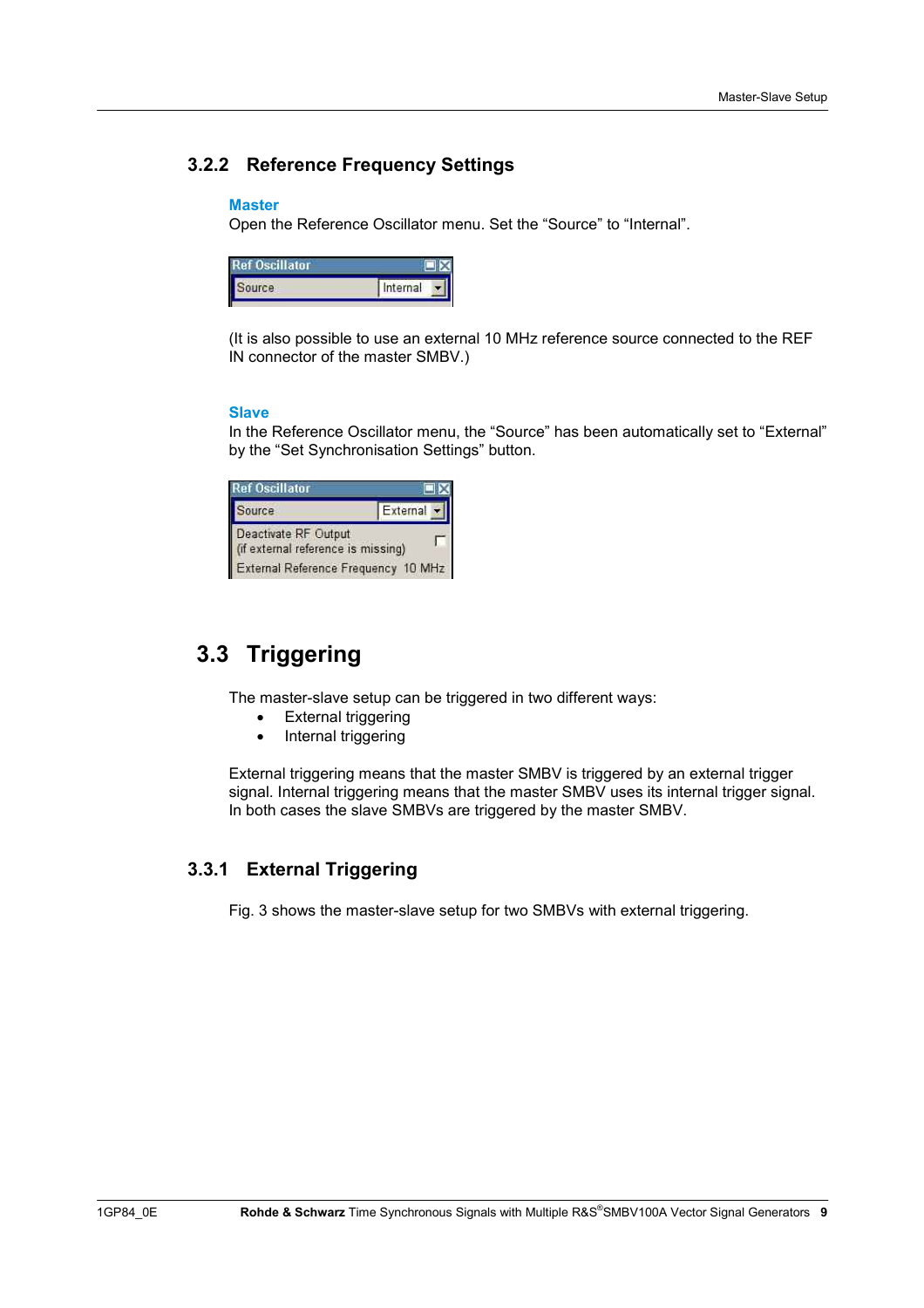

*Fig. 3: Master-slave setup with external triggering.* 

#### **Master**

Connect an external trigger source to the TRIG connector. Note that you need to supply the external trigger signal only to the master; the slaves are triggered by the master via the clock line.

Open the Trigger/Marker/Clock menu by clicking the "Trigger/Marker" button in the digital standard main menu. The "Mode" has been automatically set to "Retrigger" by the "Set Synchronisation Settings" button. Set the "Source" to "External". Enable the parameter "Sync. Output To Ext. Trigger" (default setting).

(You can also disable the parameter "Sync. Output To Ext. Trigger" if you desire. Please see the operating manual or the online help of your SMBV for details regarding the function of this parameter.)

|                              | Trigger In-        |           |    |
|------------------------------|--------------------|-----------|----|
| Mode                         |                    | Retrigger |    |
|                              | <b>Sync Master</b> |           |    |
| Source                       |                    | External  |    |
| Sync. Output To Ext. Trigger |                    |           | On |

Note that in "Retrigger" mode, signal generation starts automatically as soon as the baseband is turned on. If you do not want signal generation to start automatically, then use "Armed Retrigger" mode.

#### **Slave**

Open the Trigger/Marker/Clock menu by clicking the "Trigger/Marker" button in the digital standard main menu. The "Mode" has been automatically set to "Retrigger" and the "Source" to "External" by the "Set Synchronisation Settings" button. Enable the parameter "Sync. Output To Ext. Trigger" if you enabled it on the master instrument, and disable this parameter if you disabled it on the master instrument.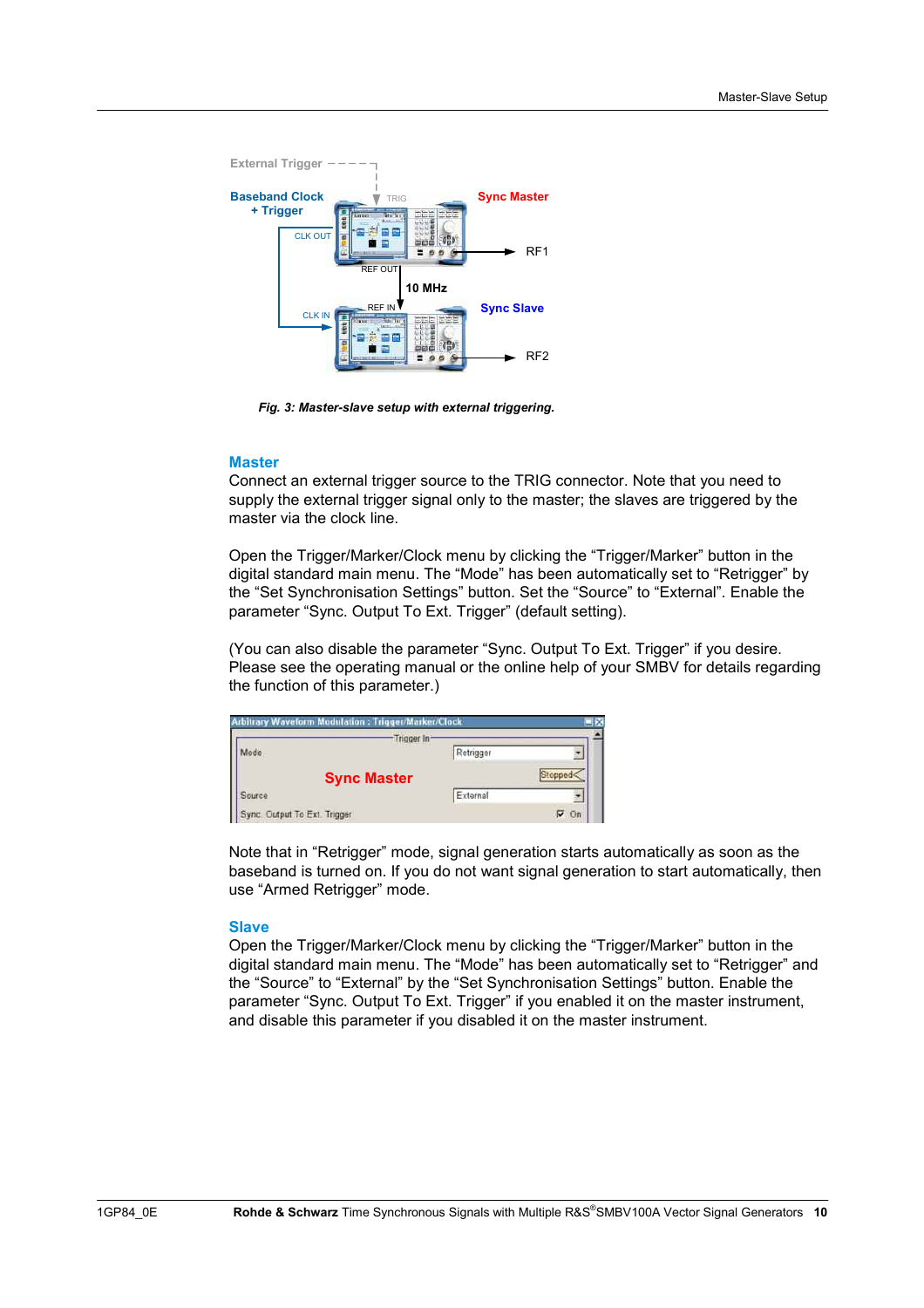|                                        | <b>Trigger In</b> |           |                |
|----------------------------------------|-------------------|-----------|----------------|
| Mode                                   |                   | Retrigger |                |
|                                        | <b>Sync Slave</b> |           |                |
| Source                                 |                   | External  |                |
| Source<br>Sync. Output To Ext. Trigger |                   |           | ⊽<br><b>On</b> |

Note that in "Retrigger" mode, signal generation starts automatically as soon as the baseband is turned on. If you do not want signal generation to start automatically, then use "Armed Retrigger" mode.

#### **Master and slave**

For master and slave(s), configure the baseband signal according to your needs. Then, in the digital standard main menu of the master, set the "State" to "On". Wait until the sign appears. Afterwards, set the "State" to "On" for the slave(s). Run

| <b>Arbitrary Waveform Modulation</b> |  |
|--------------------------------------|--|
|                                      |  |
|                                      |  |

If the  $\frac{Run}{I}$  sign has appeared at all slaves, the master-slave setup is ready.

**Signal generation is synchronized in all instruments as soon as an external trigger event occurs.** 

### **3.3.2 Internal Triggering**

Fig. 4 shows the master-slave setup for two SMBVs with internal triggering.



*Fig. 4: Master-slave setup with internal triggering.* 

#### **Master**

The master generates the trigger signal internally. The slaves are triggered by the master via the clock line.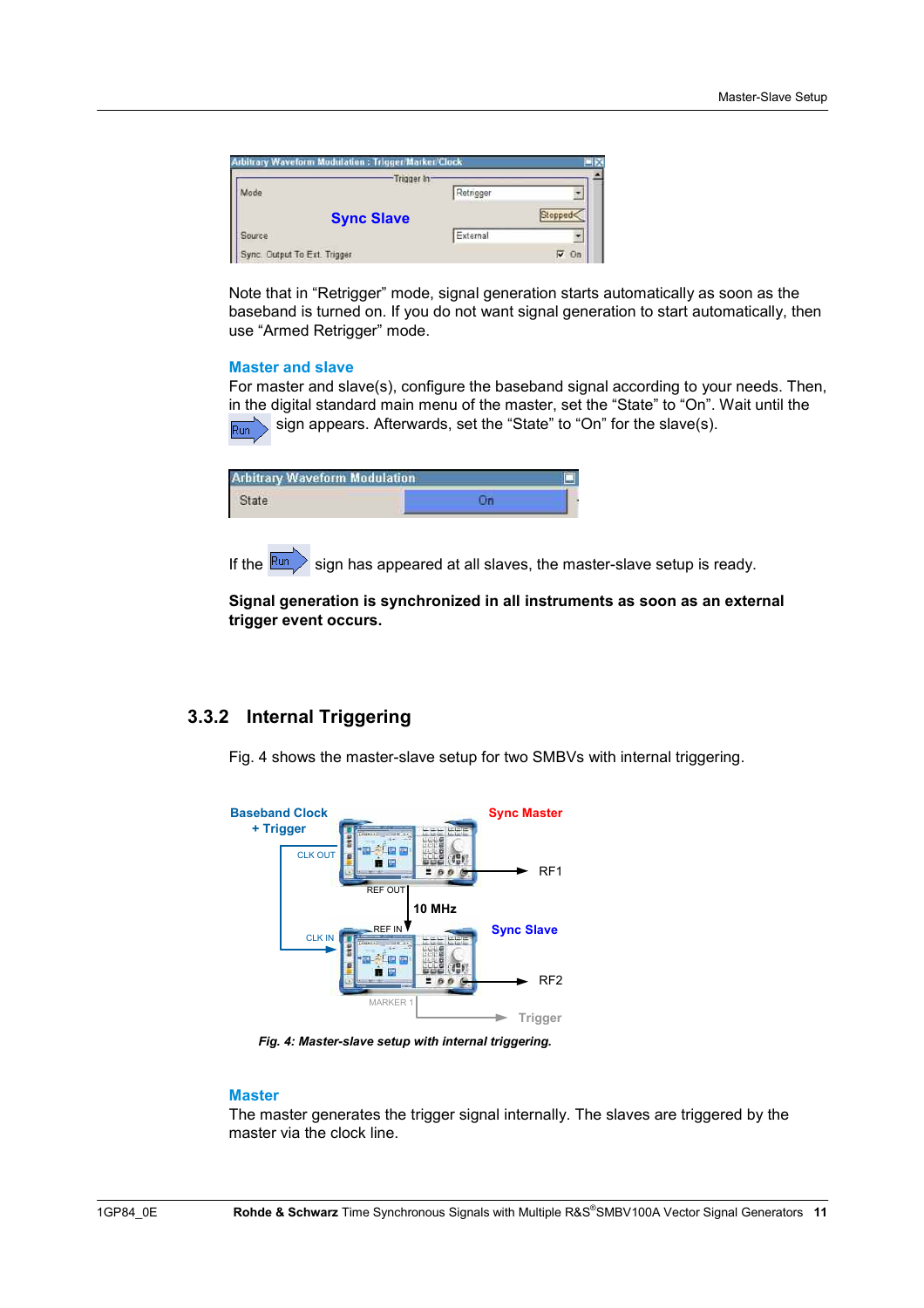Open the Trigger/Marker/Clock menu by clicking the "Trigger/Marker" button in the digital standard main menu. The "Mode" has been automatically set to "Retrigger" by the "Set Synchronisation Settings" button. Set the "Source" to "Internal" (default setting).

|                 | Trigger In:        |           |  |
|-----------------|--------------------|-----------|--|
| lode            |                    | Retrigger |  |
| Execute Trigger | <b>Sync Master</b> |           |  |
| ource           |                    |           |  |

#### **Slave**

Open the Trigger/Marker/Clock menu by clicking the "Trigger/Marker" button in the digital standard main menu. The "Mode" has been automatically set to "Retrigger" and the "Source" to "External" by the "Set Synchronisation Settings" button. Disable the parameter "Sync. Output To Ext. Trigger".

|      | Trigger In-       |           |  |
|------|-------------------|-----------|--|
| Mode |                   | Retrigger |  |
|      | <b>Sync Slave</b> |           |  |
|      |                   | External  |  |

#### **Master and slave**

For master and slave(s), configure the baseband signal according to your needs. Then, in the digital standard main menu of the master, set the "State" to "On". Wait until the sign appears. Afterwards, set the "State" to "On" for the slave(s). lRun

| <b>Arbitrary Waveform Modulation</b> |  |
|--------------------------------------|--|
| State                                |  |

If the  $\frac{Run}{I}$  sign has appeared at all slaves, the master-slave setup is ready.

**Signal generation is synchronized in all instruments as soon as you press the "Execute Trigger" button on the master SMBV.** 

Execute Trigger

The internal trigger signal can be supplied to a DUT and other measuring equipment, e.g. for synchronization. In the Trigger/Marker/Clock menu, set Marker 1 to "Trigger". With this setting, the internal trigger signal is output at the MARKER 1 connector of the SMBV (available for master and slaves). This trigger signal can be connected to the DUT and other measuring instruments.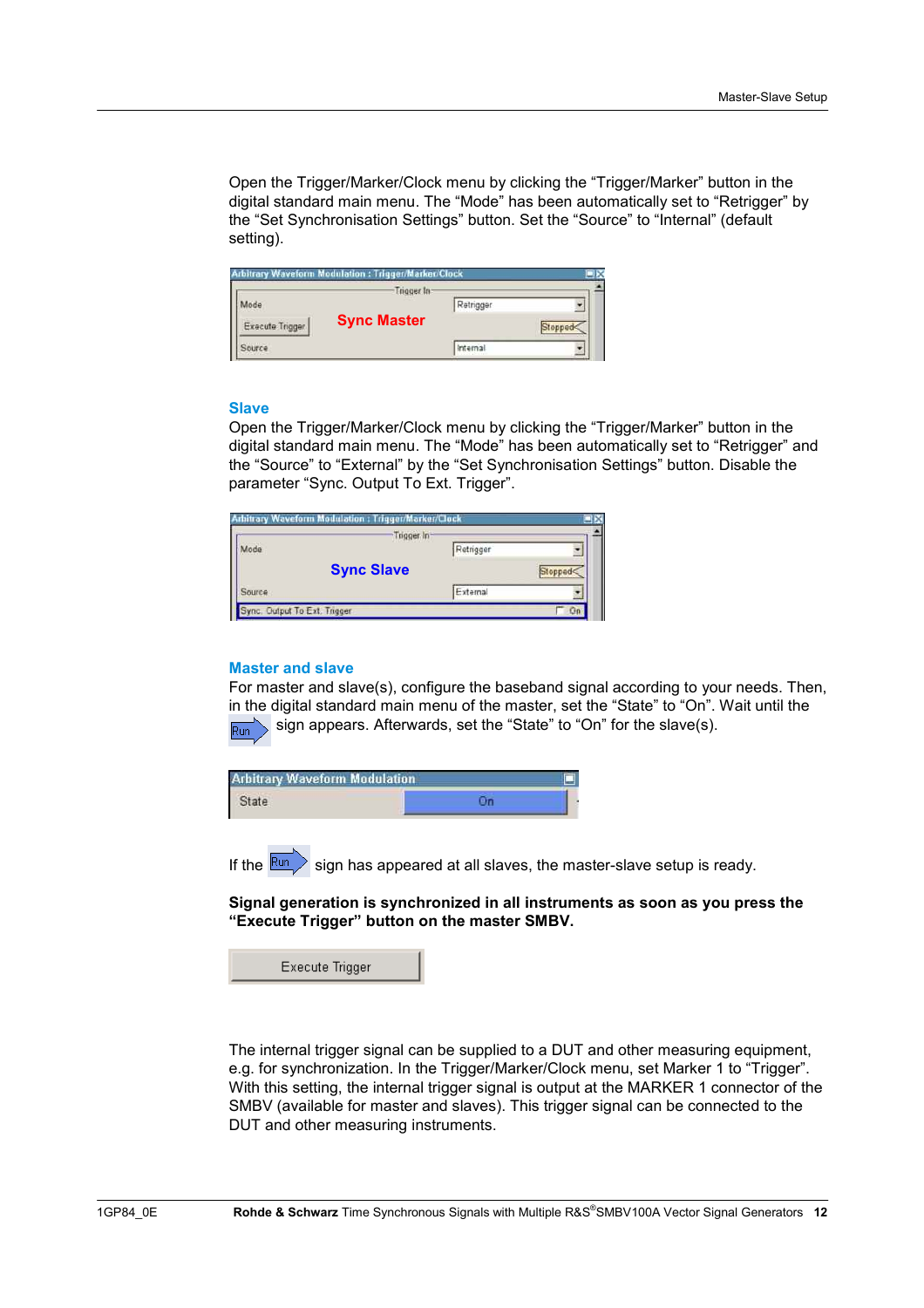|                      |               | Marker Mode |           |
|----------------------|---------------|-------------|-----------|
|                      | Trigger       |             |           |
| Marker 1<br>Marker 2 | On/Off Period | On Time     | Samples • |
|                      |               | Off Time    | Samples - |

### **3.4 Verification Measurement**

The master-slave setup as shown in Fig. 5 (internal triggering) is used for the measurement. Both SMBVs generate the same baseband signal so that they can be compared directly. The analog I signal of the master SMBV is fed to an oscilloscope, e.g. to an R&S®RTO or R&S®RTM. The I signal of the slave SMBV is fed to the second channel of the oscilloscope using a cable of the same type and of the exact same length. The MARKER 1 output signal can be used as trigger for the oscilloscope (see Fig. 5).



*Fig. 5: Measurement setup for baseband time alignment.* 

A screenshot of the oscilloscope shows that the two I signals are synchronized.



*Fig. 6: I signals of the master and slave in the time domain (scale: 200 ns/div).*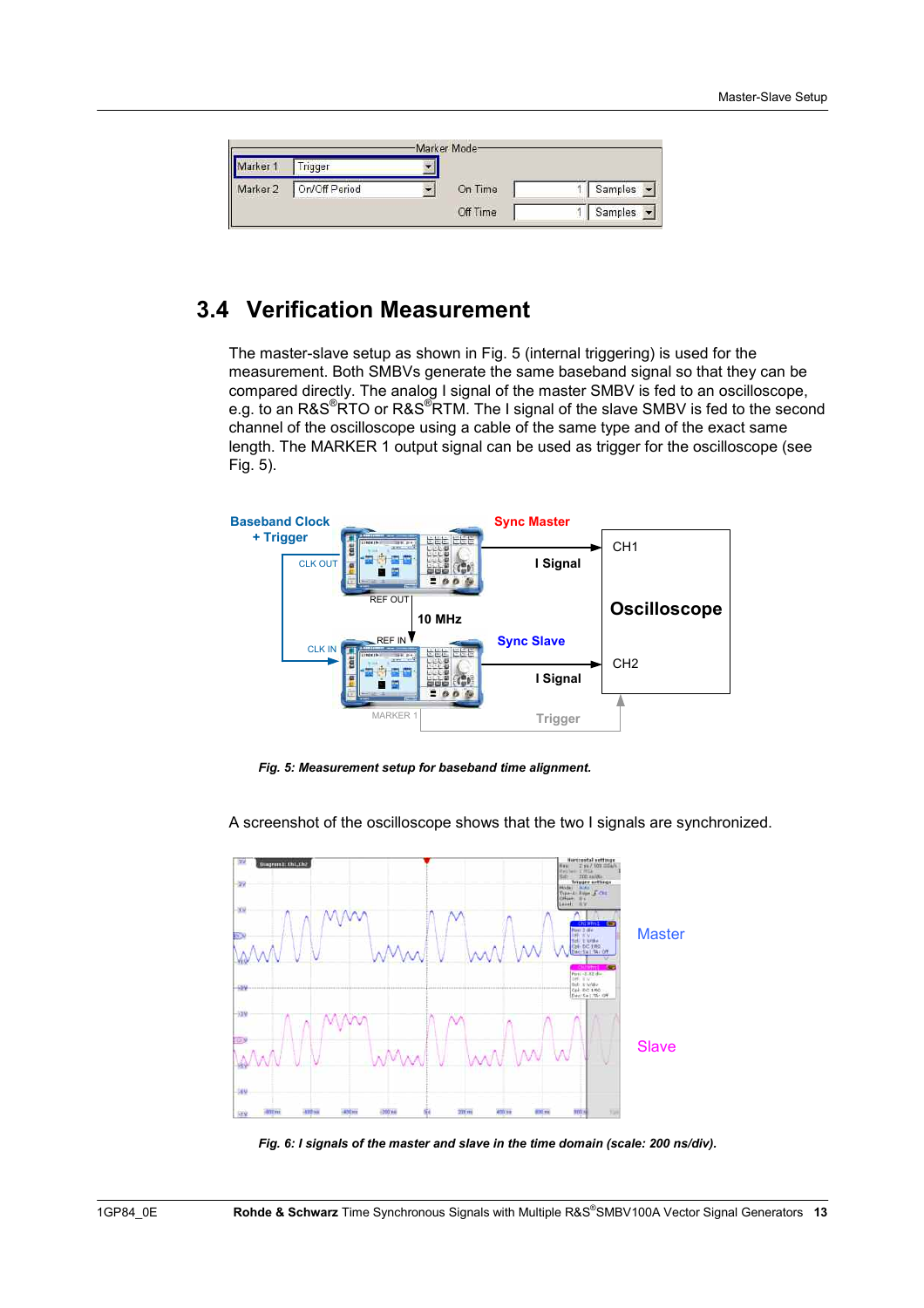

A closer look with overlaid oscilloscope traces shows the excellent alignment of the two I signals.

*Fig. 7: I signals of the master and slave in the time domain (scale: 20 ns/div).* 

An even closer look shows a residual time difference between the two curves, which is measured using the oscilloscope cursors. In this example, the difference is only 0.31 ns.



*Fig. 8: I signals of the master and slave in the time domain (scale: 1 ns/div).* 

Note that it is essential to press the "Execute Trigger" button on the master SMBV to synchronize the instruments. Otherwise, if triggering is internal, the master and the slave do not output their signals synchronously.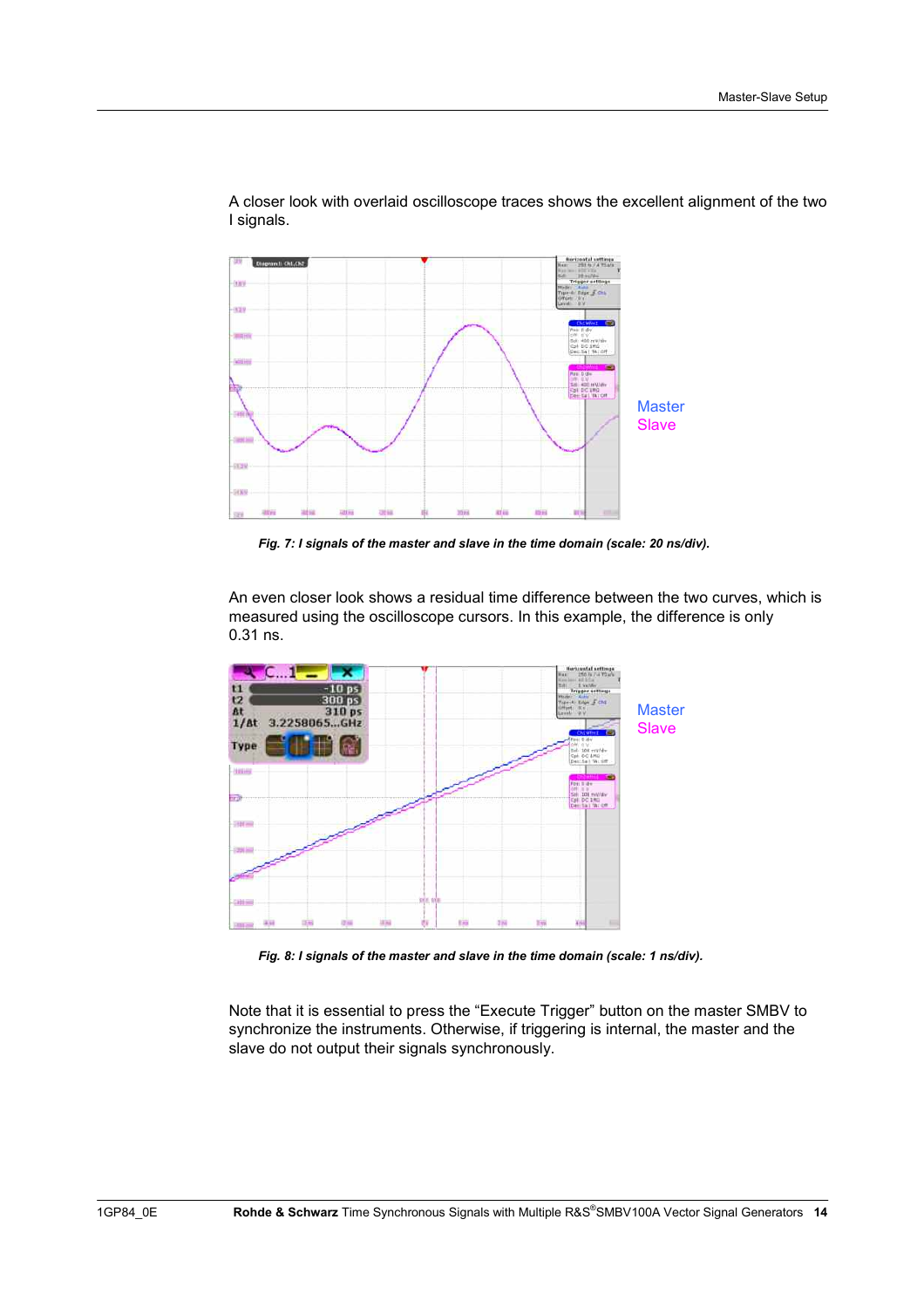The measurement shows that the two SMBVs are highly synchronized with a very small uncertainty of only 0.31 ns in this example. Note that a discrepancy between the entered cable lengths and the actually used cable lengths will lead to an uncertainty that can be up to several ns. For example, if the discrepancy between the entered and the used cable length is 50 cm, then an additional timing discrepancy of 2.5 ns between the two I signals would be observable on the oscilloscope (see section 3.2.1 for more details).

The perfect baseband synchronization normally translates into perfect synchronization of the RF signals. In some cases, the RF sections of the SMBVs can have a small influence on the synchronization. For example, if different RF output levels are used for the two SMBVs, the step attenuator settings can be different, which could lead to slightly different transit times in the RF sections. The influence would, however, be small. The additional time difference would be <1 ns.

### **3.5 Checking and Optimizing Signal Synchronization**

For applications with extreme requirements regarding synchronization accuracy, the timing of the SMBVs can be cross-checked and even optimized (where applicable) with a simple test setup requiring only a conventional oscilloscope such as the R&S®RTM. This setup is shown in Fig. 5. Note that the cables feeding the I signals to the scope must be of the same type and exactly the same length. For example, the synchronization of the SMBVs may need optimization in case the precise cable lengths are not known and therefore only estimated lengths can be entered on the slave SMBVs. It is even possible to further optimize the excellent synchronization presented in the previous section to an uncertainty below the measured 0.31 ns.

A simple and fast adjustment technique is used to precisely align the SMBVs in time. First, use the oscilloscope cursors to measure the time difference between the I signals from the master and the slave. Note that both SMBVs need to generate (temporarily) the same baseband signal for this measurement. For example, we assume the measured difference between the two curves is 38 ns as can occur if the automatic delay compensation is disabled. (We choose an example with a "large" difference, since this can be better demonstrated with the oscilloscope.)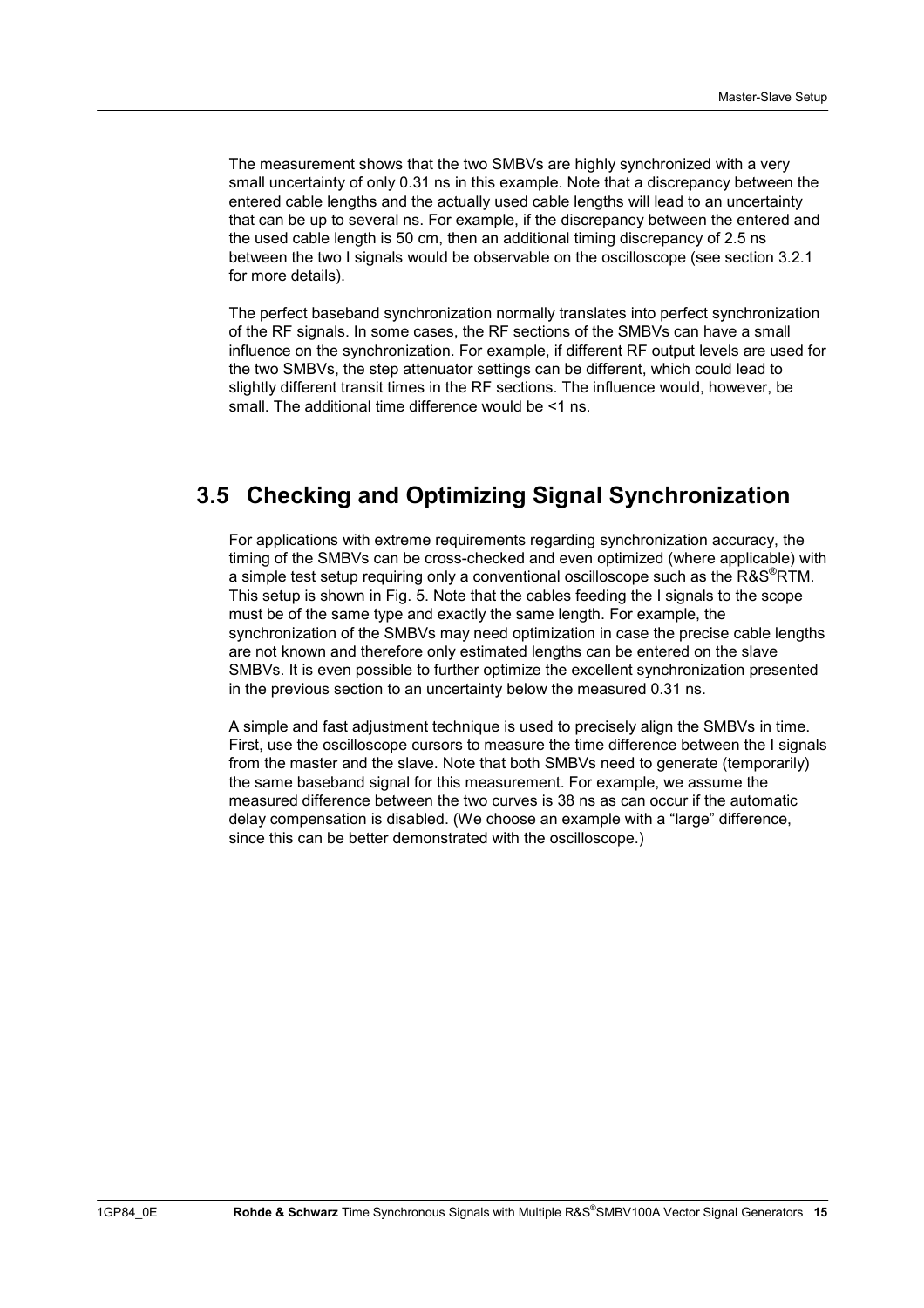

*Fig. 9: I signals of the master and slave in the time domain before time alignment.* 

Open the I/Q Impairments (Digital Baseband) menu on the *slave* SMBV and enter the measured time difference as a negative I/Q delay.



| I/Q Impairments (Digital Baseband) | $  x$          |      |
|------------------------------------|----------------|------|
| 'l/Q Impairments'                  |                |      |
| State                              |                | On   |
| I Offset                           | $0.00$ %       |      |
| Q Offset                           | $0.00\sqrt{8}$ |      |
| Gain Imbalance                     | $0.000$ dB     |      |
| Quadrature Offset                  | $0.00$ deg     |      |
| Skew                               |                | 0∥ps |
| IQ Delay                           | -38.000 ns     |      |

In this example, the "IQ Delay" is set to –38 ns. Note that the I/Q delay can be set in realtime without interrupting the signal generation. You can therefore use this parameter for synchronization fine-tuning in realtime. Since its resolution is 1 picosecond, ultra-precise time alignment is possible. A screenshot of the oscilloscope shows that the two I signals are now perfectly aligned in time.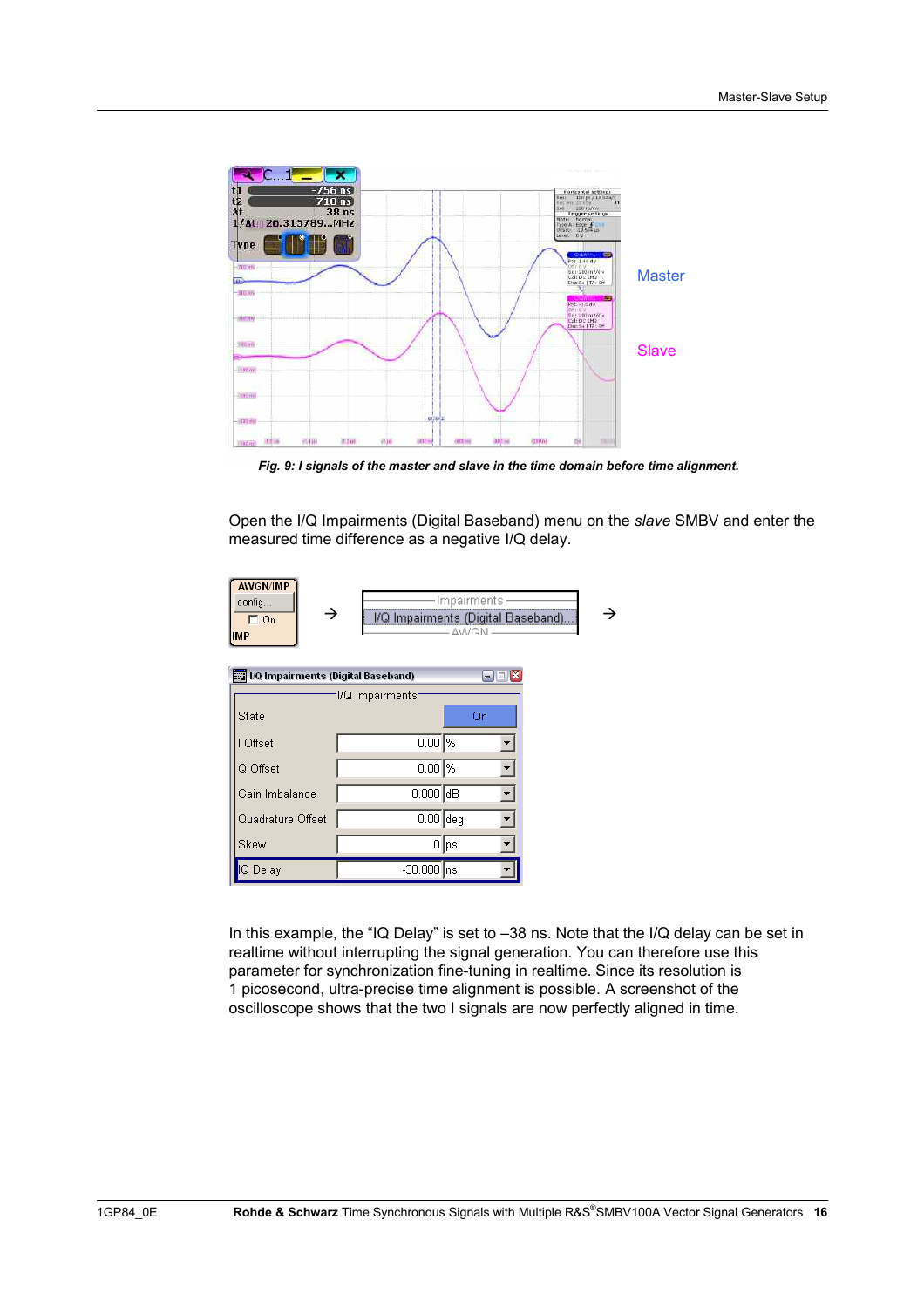

*Fig. 10: I signals of the master and slave in the time domain after time alignment.* 

The I/Q delay that has been set to achieve perfect baseband synchronization is a constant and remains the same after switching the SMBVs off and on. This means that the I/Q delay has to be determined only once and can then be used for a longer period of time, provided the setup does not change.

The baseband signals generated by the SMBVs on the master-slave setup usually differ in real applications. However, for the measurement explained above, the SMBVs need to generate (temporarily) identical baseband signals. It does not matter which signal is generated, essential is only that the same signal is generated. After the time alignment, different baseband signals can be set on the SMBVs as required for the application.

### **3.6 Troubleshooting**

This section helps you in debugging your setup. We list some types of failure and instructions on how to fix them

- The measured time difference between the I signals from the master and the first slave is significantly greater than 1 ns.
	- $\circ$  Check if the automatic delay compensation is enabled. If it is not, enable it.
	- o Check if the entered cable lengths for the automatic delay compensation are correctly set in each slave SMBV.
	- o Check if the cables to the oscilloscope are of exactly the same length. If they are not, replace them with equally long cables of the same type.
	- o Check if you are using the "Auto" trigger mode for the master SMBV. If so, change it to "Retrigger".
	- o Check if you disabled the parameter "Sync. Output To Ext. Trigger" on the slave SMBV when you use internal triggering of the master-slave setup. If the parameter is not disabled, disable it.
	- o Press the "Execute Trigger" button on the master SMBV or initiate an external trigger event.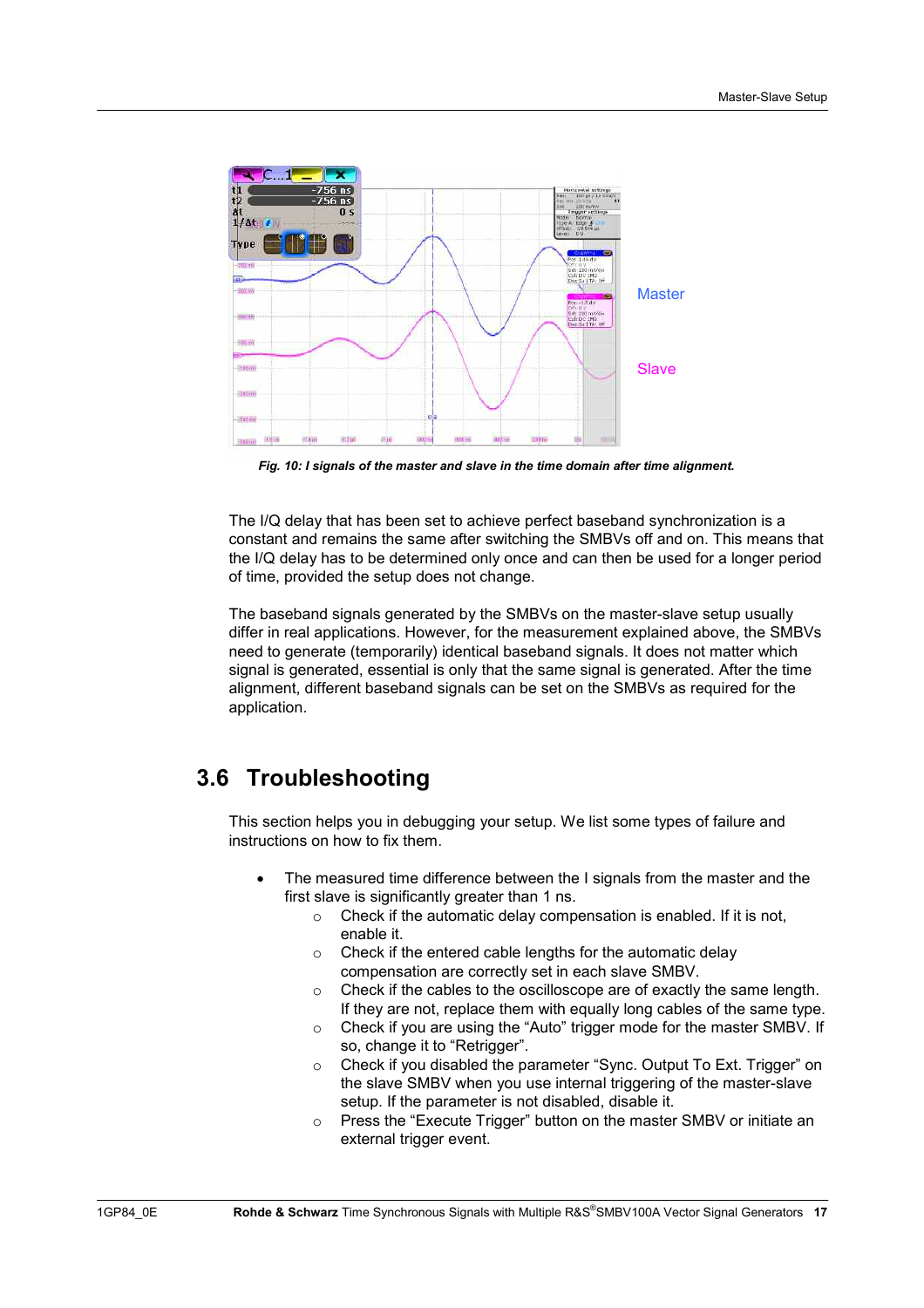- o Check the "Synchronisation State" of the slave SMBV. It must be "Sync".
- The "Synchronisation State" of the slave SMBV is "Not Sync".



- o Check if the cable for the baseband clock is connected correctly.
- o Check if the baseband of the master SMBV is turned on. If the baseband is turned off, then the master will not provide the clock signal to the slave. Therefore, make sure that the baseband of the master is turned on before you turn on the baseband of the slave.
- The oscilloscope does not trigger correctly.
	- o Check if the marker mode of the used marker output is set to "Trigger" when using internal triggering.
	- o Use the single-shot trigger mode of your oscilloscope. When the oscilloscope is waiting for the trigger signal, press the "Execute Trigger" button on the master SMBV to initiate a trigger signal or initiate an external trigger event.
- The curves of the I signals from the master and the slave look totally different on the oscilloscope, not just shifted against each other.
	- o Check the "Synchronisation State" of the slave SMBV. It must be "Sync".
	- o Check if you generate the exact same signal in the basebands of both SMBVs. If you need two different baseband signals for your application, use temporarily identical signals for the measurement.
	- o Check if you have applied a baseband phase offset in one of the instruments. If so, remove this phase offset temporarily for the measurement, since it leads to a deformation of the I signal.
	- o Press the "Execute Trigger" button on the master SMBV or initiate an external trigger event.
- After power cycling the instruments, the slave SMBV shows the static error message "Baseband-Synchronisation between devices failed!".
	- o Click the "Set Synchronisation Settings" button of the slave SMBV and then press the "Execute Trigger" button on the master SMBV or initiate an external trigger event.
- The RF signals are not phase coherent even after precise time alignment of the baseband signals.
	- o This is expected. The master-slave mode guarantees *time* synchronized RF signals but not *phase* coherent signals. This requires a common LO signal for master and slave instruments plus a phase calibration. Please see section 8 for details.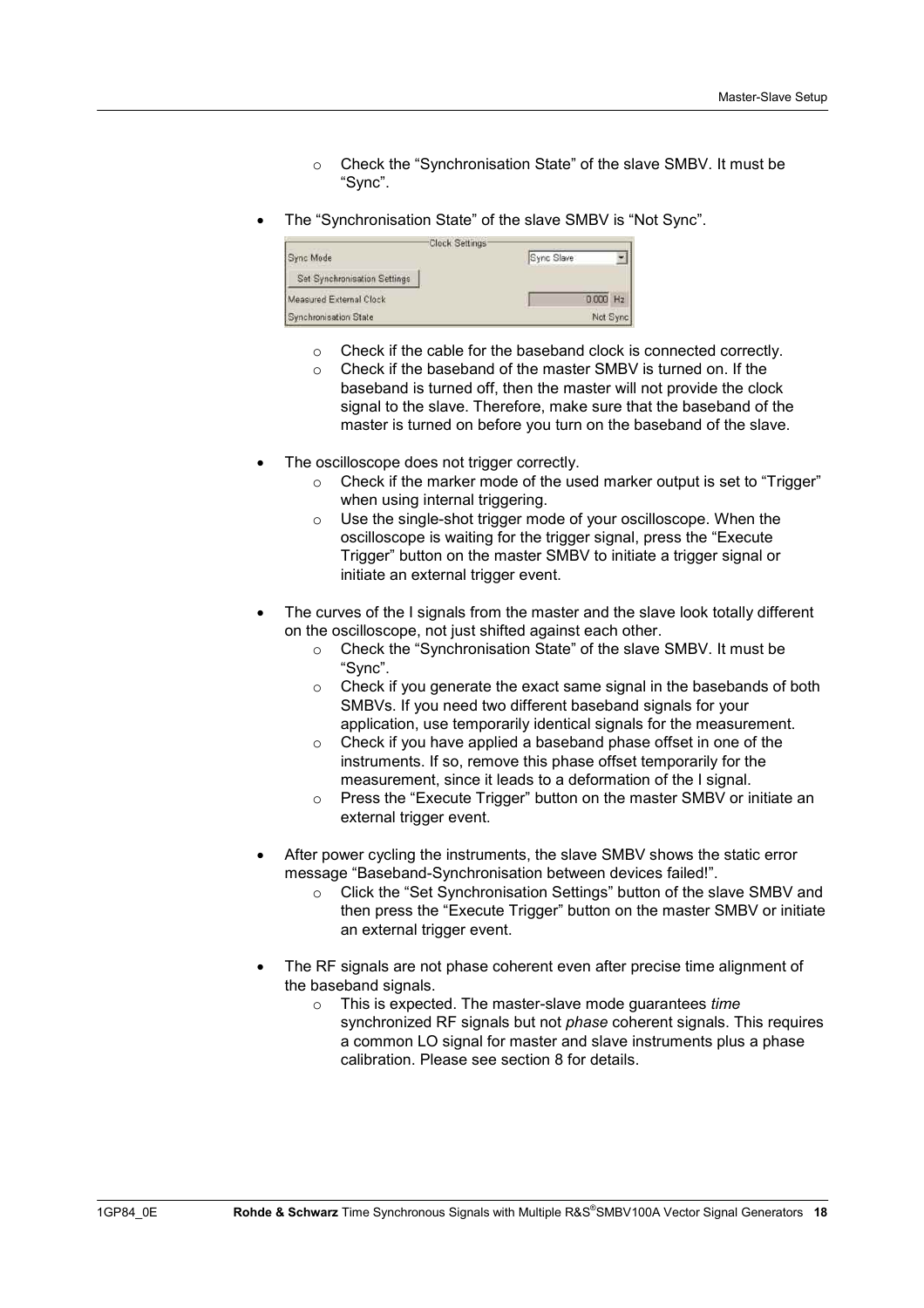# 4 Application – MIMO Test Setup

Equipped with the respective options, the SMBV can generate standard-compliant SISO, transmit diversity and spatial multiplexing MIMO transmitter signals for the modern communications standards such as LTE, HSPA+, WiMAX™ and WLAN IEEE 802.11. Up to four different transmit antennas can be simulated with diversity or spatial multiplexing data precoding. If realtime fading simulation is not a requirement, several SMBVs in master-slave mode form a cost-efficient test system, for example for basic 2x2 or 4x4 MIMO testing. The time synchronized test signals allow accurate and repeatable measurements on MIMO receivers.

For example, a 4x4 MIMO system consists of four transmit and four receive antennas with 16 transmission channels.



*Fig. 11: Schematic of 4x4 MIMO with 16 transmission channels.* 

The signals of the four transmit antennas – the four Tx signals – can be generated using the digital standard options of the SMBV. The application note "Guidelines for MIMO Test Setups – Part 1" (1GP50) describes in detail how to generate these Tx signals with MIMO data precoding. The Tx signals can be used to measure the RF characteristics of the MIMO receiver without channel simulation, such as demodulation and decoding capability, dynamic range, sensitivity (by applying AWGN), cross-talk between antennas and many more.

As shown in Fig. 11, the signal at one of the four receive antennas is a (weighted) combination of the different Tx signals. Such an Rx signal can be generated using the ARB generator of the SMBV. The transmitter signals are combined with specific weightings to create an Rx signal as seen by the receiver under static channel conditions. Application note 1GP50 also describes how to generate these MIMO Rx signals. The Rx signals permit elementary channel simulation, which can be used to test the algorithms of the receiver under well-defined conditions. The receiver must be able to reconstruct the different transmitter signals from the received signal.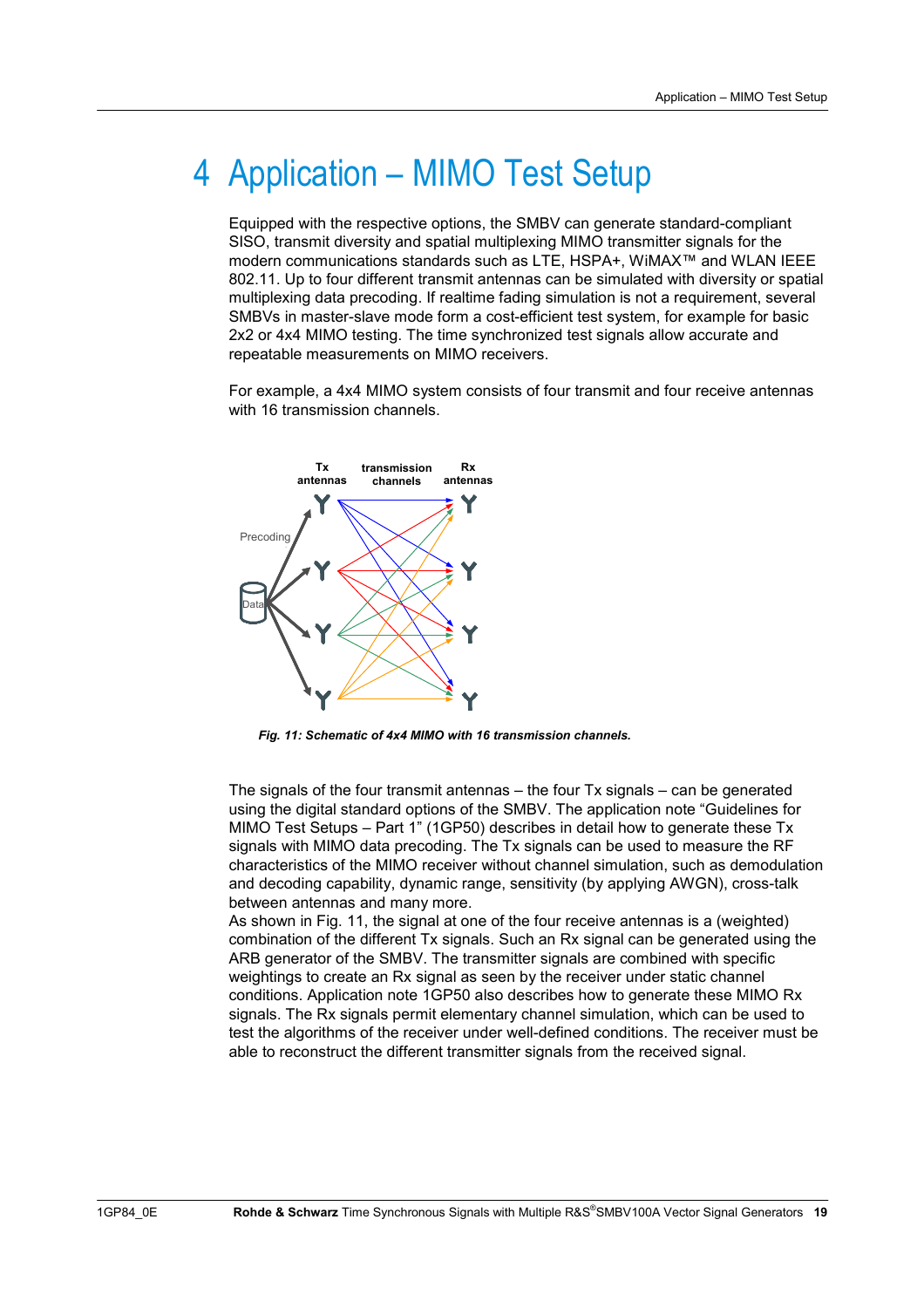The setup used for 4x4 MIMO is identical for Tx and Rx signal generation. In both cases, four SMBVs are used in master-slave mode to ensure that signal generation starts synchronously in all instruments. Each SMBV generates one MIMO signal, either a Tx or Rx signal.



*Fig. 12: Test setup for four antennas.*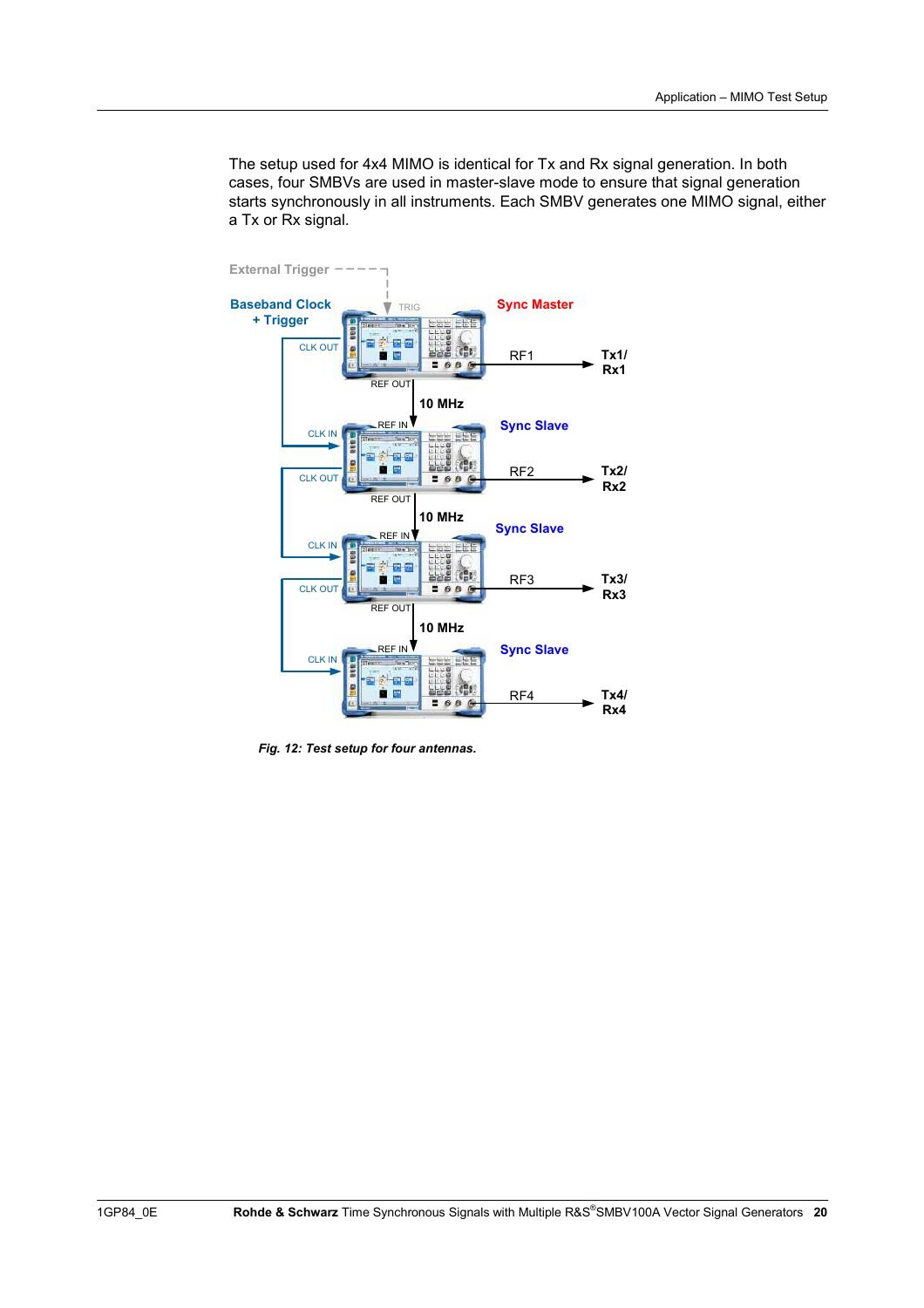# 5 Application – GNSS Test Setup

Equipped with the respective options, the SMBV can generate signals for global navigation satellite systems (GNSS) such as GPS, Glonass and Galileo. The different GNSS signals can be simulated separately or simultaneously using the hybrid mode. The hybrid mode is very useful for GNSS receiver testing because in the real world, today's receivers "see" and process satellite signals of more than just a single satellite system.



*Fig. 13: Sky view display of the SMBV showing the satellites visible in the sky.* 

#### **Scenario example 1**

One SMBV can simulate up to 12 satellites. This is sufficient to reproduce the maximum visible satellites of one GNSS system in the sky. The remaining satellites of this system are hidden beyond the horizon and thus invisible for the receiver. The SMBV can also simulate the visible satellites of another GNSS system in parallel (in a hybrid scenario), for example six GPS and six Glonass satellites. If more than 12 satellites are needed to reproduce the wanted satellite configuration in the sky, then a second SMBV can be used. For example, one SMBV simulates the GPS satellites while the second SMBV simulates the Glonass satellites. Up to 24 satellite signals can be simultaneously generated in this way. To ensure that signal generation starts synchronously in both instruments, the master-slave setup is used.



*Fig. 14: Setup for simulating up to 24 satellites.*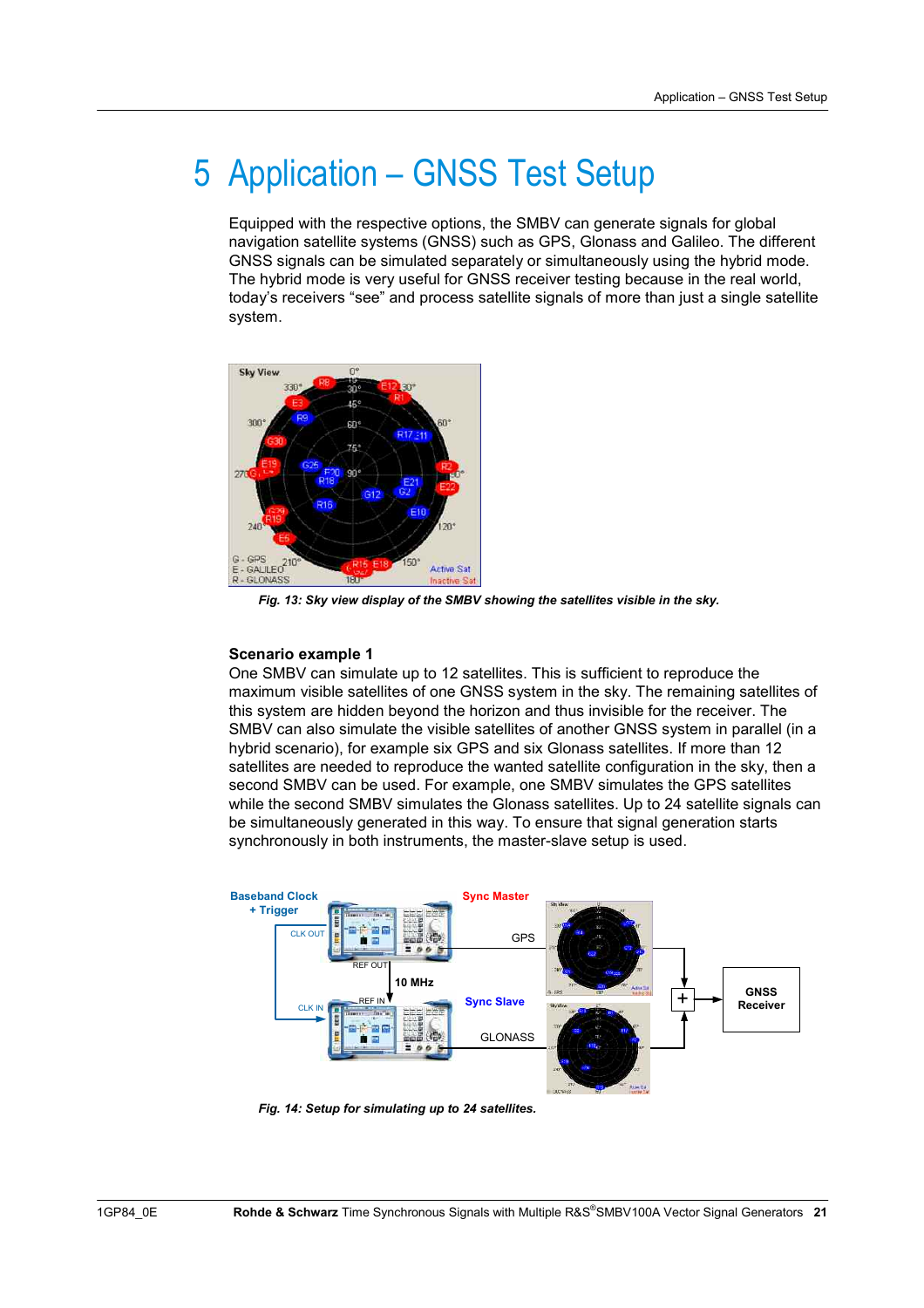Connect and configure the master-slave setup as described in section 3. Follow the instructions given there but consider also the following points:

- One SMBV generates e.g. the GPS signals. Consequently, the master-slave mode has to be set via the Trigger/Marker/Clock menu of the GPS main menu.
- The second SMBV generates e.g. the Glonass signals. For this instrument, the master-slave mode has to be set via the Trigger/Marker/Clock menu of the Glonass main menu.

To assure that the simulated satellite constellations of both SMBVs match regarding location, date and time, the following settings need to be made:

- The same geographic location must be set in both SMBVs.
- The same simulation date and time must be set in both SMBVs.

There are two ways to set the different RF frequencies required for GPS and Glonass:

• Each SMBV is set to a different RF frequency. This is done automatically if the parameter "Use Common RF Frequency" is disabled in both instruments.

Use Common RF Frequency F On



This simple method is recommended and should always be used if phase coherent RF signals are not required for testing.

• Both SMBVs are set to a common RF frequency, and a suitable frequency offset is applied in the baseband of each SMBV. This is done automatically by the SMBV if the parameter "Use Common RF Frequency" is enabled in both instruments.

Use Common RF Frequency 区 On



A negative frequency offset is set implicitly in the baseband of one SMBV, a positive frequency offset in the baseband of the other SMBV. As a result, the actual output frequencies of the SMBVs differ: One SMBV outputs the GPS carrier frequency at 1.57542 GHz, and the other SMBV outputs the Glonass carrier frequency at 1.602 GHz.

This method is a bit more complex but has the benefit that the generation of phase coherent RF signals is possible as required for GNSS applications that evaluate the satellite signal carrier phase. For generating phase coherent RF signals, it is essential that the two SMBVs have the same RF carrier frequency setting (see section 6 for details). The limitation of this method, however, is that the two carrier frequencies cannot differ by more than 120 MHz.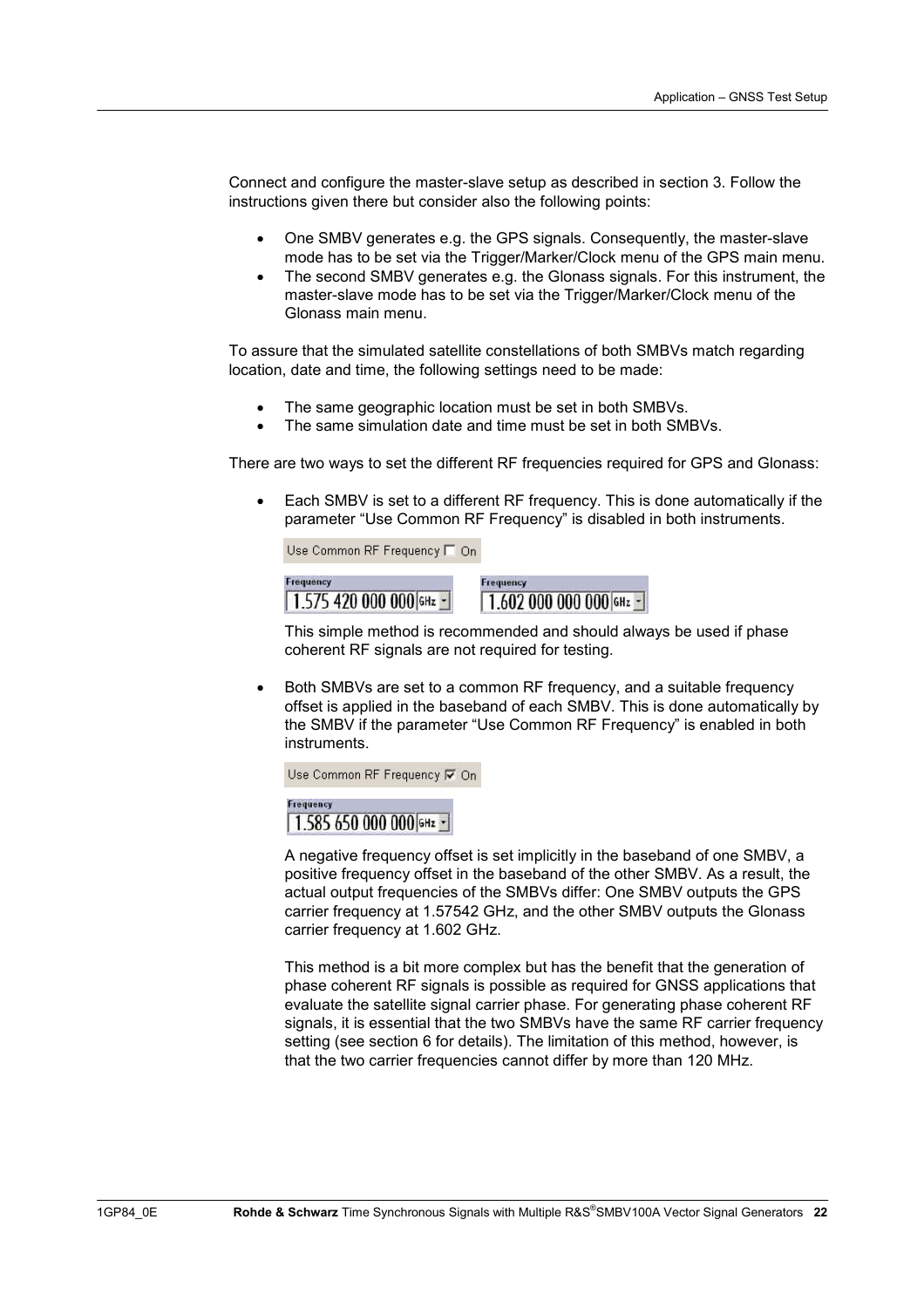#### **Scenario example 2**

In another test scenario, two SMBVs are used to simulate satellites at different RF carrier frequencies. For example, both instruments generate GPS signals, but one SMBV outputs an RF frequency of 1.57542 GHz corresponding to the L1 frequency and the other SMBV outputs 1.2276 GHz corresponding to the L2 frequency. By transmitting GPS signals on two frequencies, the receiver can compensate ionospheric effects that would otherwise increase the pseudorange<sup>3</sup> error/bias. The positioning accuracy can thus be improved. To ensure the time synchronization of both SMBVs, the master-slave setup is used.



*Fig. 15: Setup for multifrequency GNSS applications.* 

Connect and configure the master-slave setup as described in section 3. Each SMBV is set to a different RF frequency corresponding to the L1 and L2 frequency. This is done by setting the parameter "RF Band" to "L1/E1" or "L2", respectively.

| IR |
|----|
|----|

To assure that the simulated satellite constellations of both SMBVs match, the same geographic location and the same simulation date and time must be set in both SMBVs.

 $3$  The pseudorange is the distance the satellite signal traveled from the satellite to the GNSS receiver.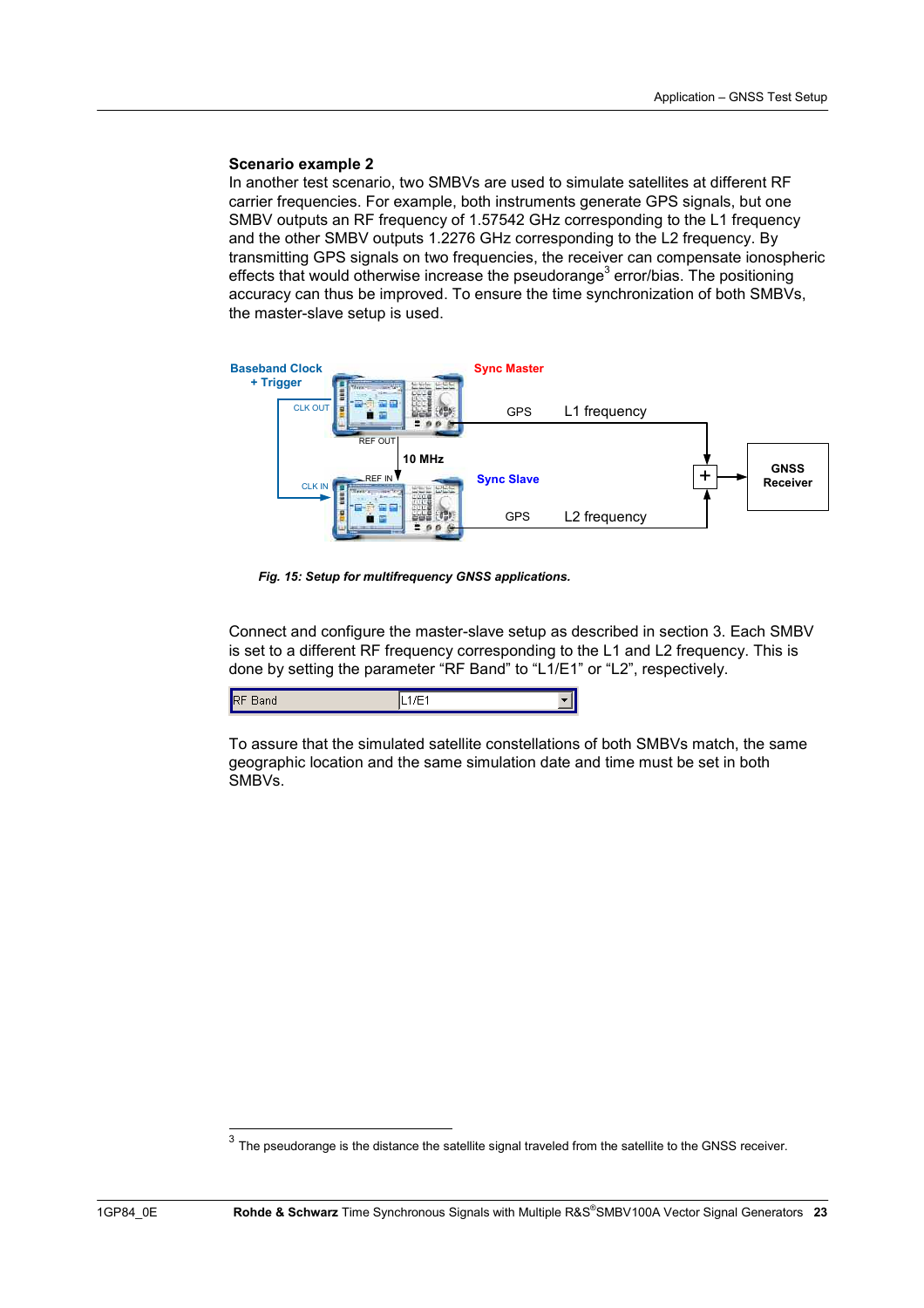In general, the master-slave setup with automatic delay compensation must be used for all GNSS test scenarios to assure precise time synchronization of the SMBVs. This is essential because otherwise the pseudorange bias can be substantial. The pseudorange is obtained by multiplying the speed of light (c) by the time the signal needs for traveling from the satellite to the receiver. Accuracy errors in the time synchronization of the SMBVs will cause pseudorange bias for the satellites as demonstrated by the following two examples:

pseudorange bias = travel time  $\cdot$  c

- synchronization accuracy is 38 ns: pseudorange bias =  $38 \text{ ns} \cdot 3.10^8 \text{ m/s} = 11.4 \text{ m}$
- synchronization accuracy is 1 ns: pseudorange bias =  $1 \text{ ns} \cdot 3.10^8 \text{ m/s} = 0.3 \text{ m}$

With a very high accuracy of 1 ns, the uncertainty of the pseudorange is minimized to 0.3 m.

Which pseudorange bias is acceptable for testing depends on the application. The following table gives an overview of different GPS applications and their required precision ranges.

| <b>Precision ranges of GPS applications</b>       |                        |                                       |  |  |
|---------------------------------------------------|------------------------|---------------------------------------|--|--|
| <b>Application</b>                                | <b>Precision range</b> | Setup                                 |  |  |
| Commercial GPS C/A, code phase only               | 10 m to 15 m           | Master-slave                          |  |  |
| Commercial GPS C/A, code phase +<br>carrier phase | 10 m to 15 m           | Master-slave + phase coherence option |  |  |
| Military GPS, C/A and P code                      | 5 m to 10 m            | Master-slave                          |  |  |
| Multifrequency, e.g. GPS L1 and L2                | 5 <sub>m</sub>         | Master-slave                          |  |  |

For applications where the carrier phase of the GNSS signal is evaluated by the receiver, phase coherent RF signals are required. In this case, the master-slave setup needs to be upgraded and a phase calibration of the RF signals needs to be performed (as described in section 8).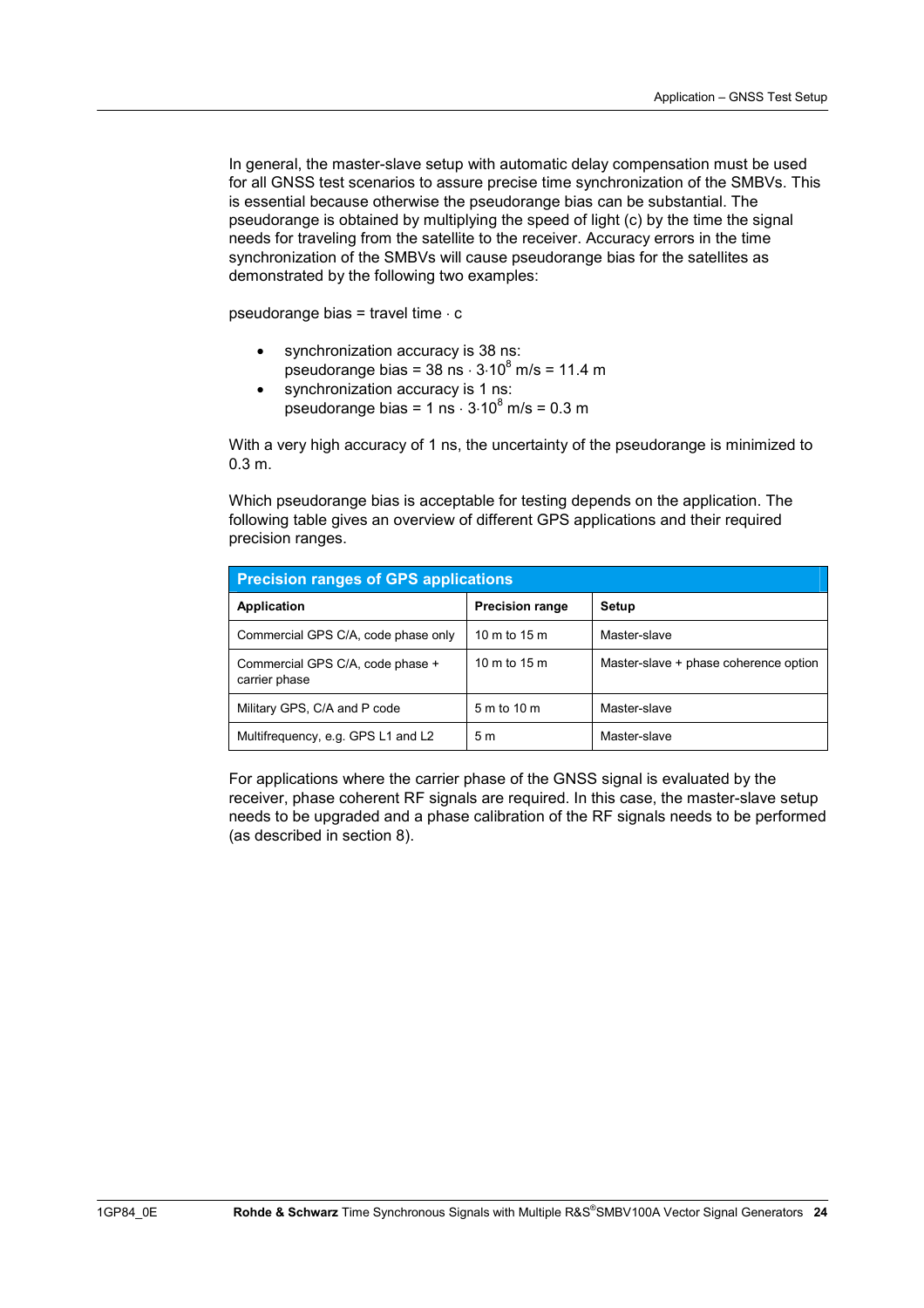## 6 Application – WLAN IEEE 802.11ac Test **Setup**

Equipped with the required options, the SMBV can generate standard-compliant WLAN IEEE 802.11ac signals. The 802.11ac standard supports higher data rates and wider RF signal bandwidths than its predecessor standards. Besides 20 MHz and 40 MHz channels (as used in the 802.11n standard), the 802.11ac standard also uses 80 MHz, 80 MHz + 80 MHz and 160 MHz channels.

For the 80 MHz + 80 MHz channel, two transmission modes are possible: contiguous mode and non-contiguous mode. The following table summarizes and illustrates the different 802.11ac bandwidths.

| <b>WLAN IEEE 802.11ac bandwidths</b>   |                                          |                                                                                    |  |  |
|----------------------------------------|------------------------------------------|------------------------------------------------------------------------------------|--|--|
| <b>Channel bandwidth</b>               | <b>Channel bandwidth</b><br>illustration | <b>Required instrument</b>                                                         |  |  |
| 20 MHz                                 | $\blacktriangleright$ f                  | e.g. one SMBV                                                                      |  |  |
| 40 MHz                                 | ► f                                      | e.g. one SMBV                                                                      |  |  |
| 80 MHz                                 | ►f                                       | e.g. one SMBV                                                                      |  |  |
| 80 MHz + 80 MHz<br>contiguous mode     | ► f                                      | e.g. two SMBVs                                                                     |  |  |
| 80 MHz + 80 MHz<br>non-contiguous mode | $\blacksquare$ f                         | e.g. two SMBVs                                                                     |  |  |
| <b>160 MHz</b>                         | f                                        | One R&S®AFQ100A/B baseband<br>signal generator<br>+ e.g. one SMBV for upconversion |  |  |

802.11ac signals with channel bandwidths of 20 MHz, 40 MHz and 80 MHz can be generated with just a single SMBV. To generate the 80 MHz + 80 MHz channel modes, two SMBVs are used. Each SMBV generates one 80 MHz signal with appropriate RF frequency. To ensure that signal generation starts synchronously in both instruments, the master-slave setup is used.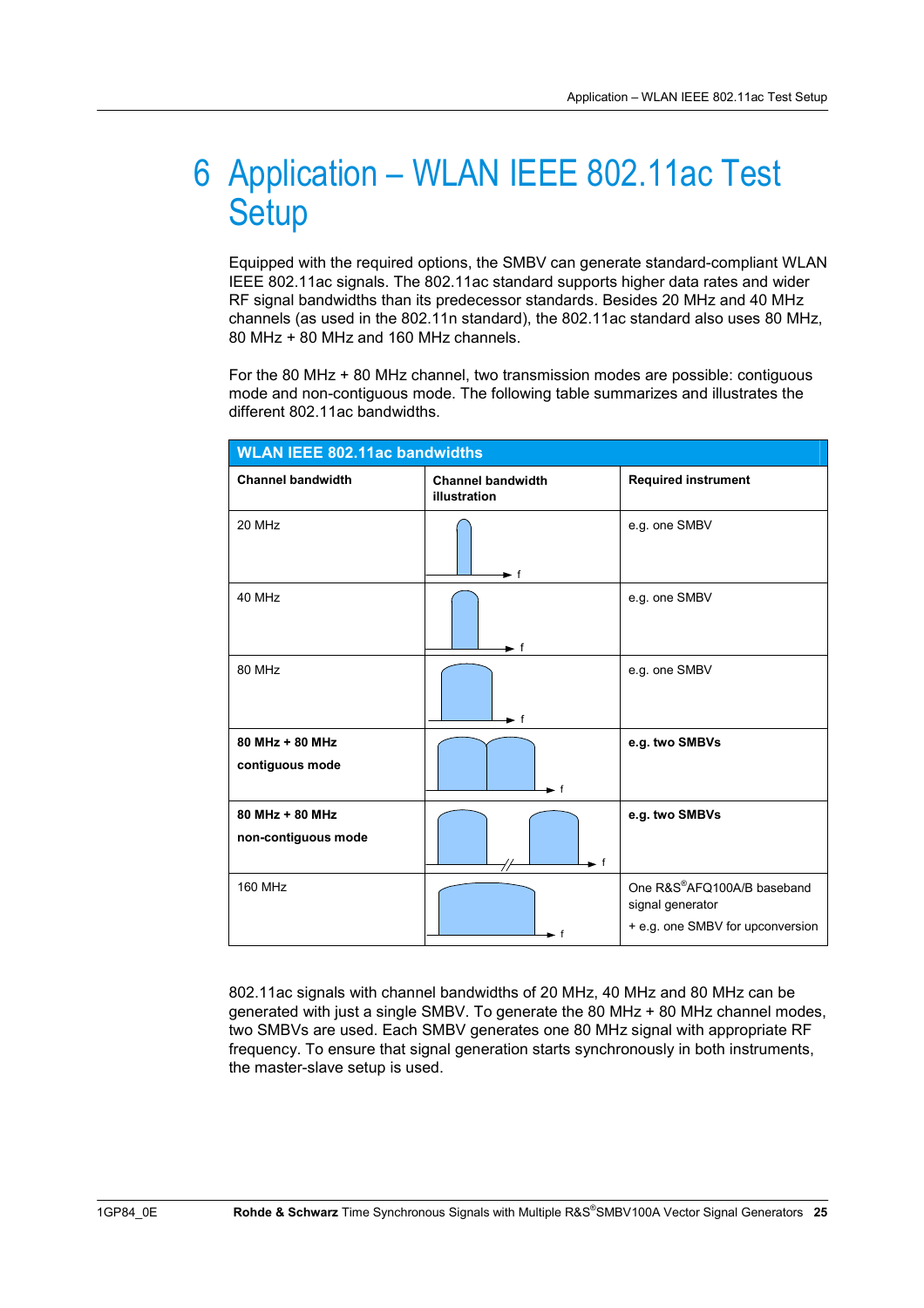

*Fig. 16: Setup for WLAN IEEE 802.11ac 80 MHz + 80 MHz signal generation with the SMBV.* 

Connect and configure the master-slave setup (as described in section 3) via the Trigger/Marker/Clock menu of the IEEE 802.11 WLAN main menu. Set each SMBV to an appropriate RF frequency to achieve either contiguous or non-contiguous transmission.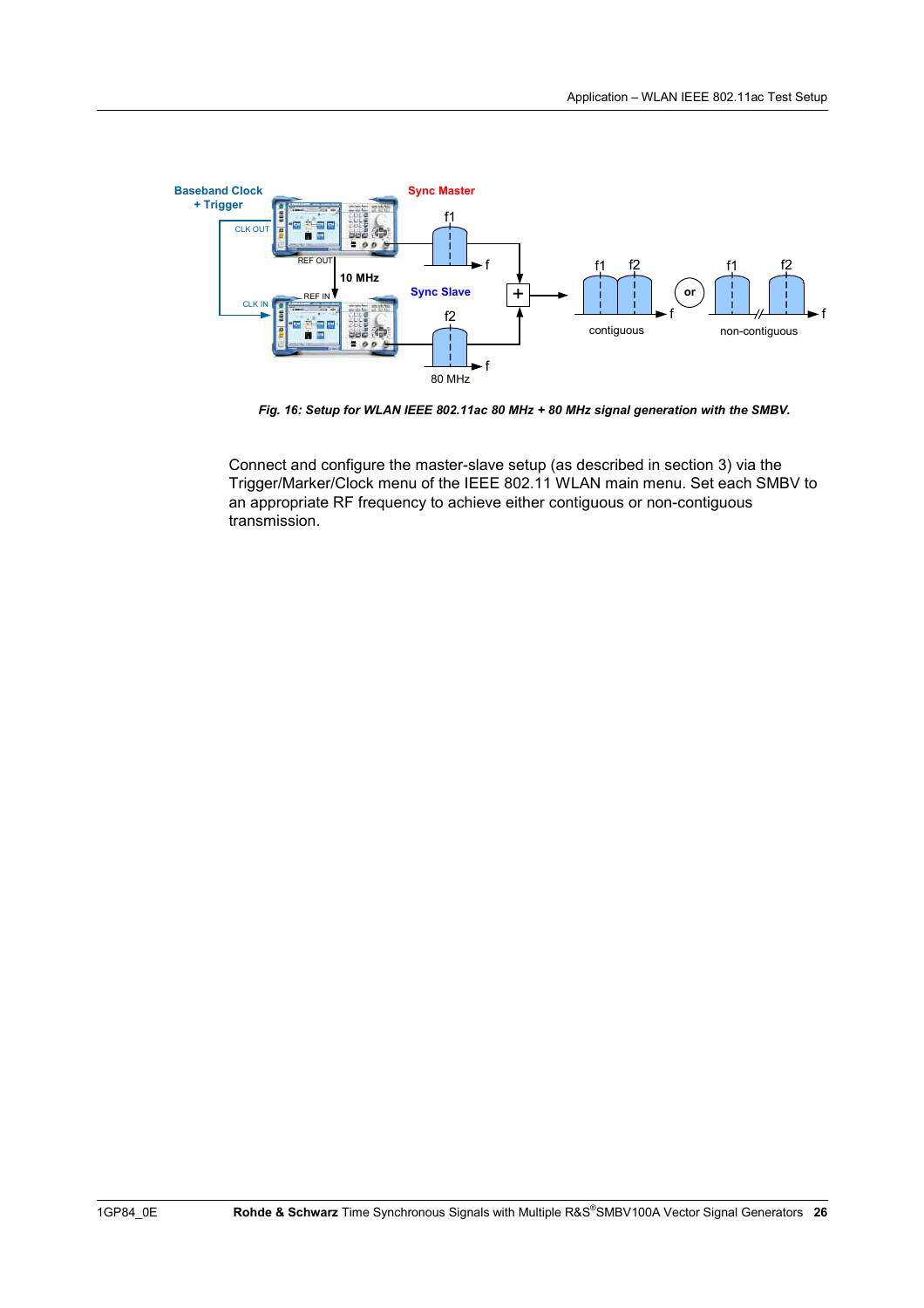## 7 Remote Control of Master-Slave Setup

The SMBV can be remote controlled via automated test programs using SCPI commands. The test program needs to control the master and the slaves in a coordinated way to avoid instrument and measurement errors.

Always configure the master SMBV first and turn on the baseband. Note that if the baseband of the master is turned off, then it will not provide the clock signal to the slave. This will lead to error messages on the slave SMBVs. Therefore, configure the master first and make sure that it has settled. Afterwards, configure the slaves.

The following example shows how to correctly configure the master-slave setup via remote control. Red commands are sent to the master and blue commands are sent to the slave. The "//" sign marks comments. For this example, the GNSS setup shown in Fig. 15 is used with internal triggering.

```
// start with defined state of master
*RST, *CLS
*OPC?
// query master for static errors 
SYST:SERR?
// start with defined state of slave
*RST, *CLS
*OPC?
// query slave for static errors 
SYST:SERR?
// clock settings of master
BB:GPS:CLOCK:SYNC:MODE MASTER
BB:GPS:CLOCK:SYNC:EXECUTE
// reference frequency setting of master
ROSC:SOURCE INTERNAL
// trigger settings of master, internal triggering
BB:GPS:TRIG:SEQ RETRIGGER
BB:GPS:TRIG:SOURCE INTERNAL
// configure baseband of master: GPS Signal, L1
... 
... 
// wait for command completion and check master for errors
*OPC?
SYST:ERR:ALL?
// turn on baseband of master
BB:GPS:STATE ON
// wait until master has settled
*OPC?
```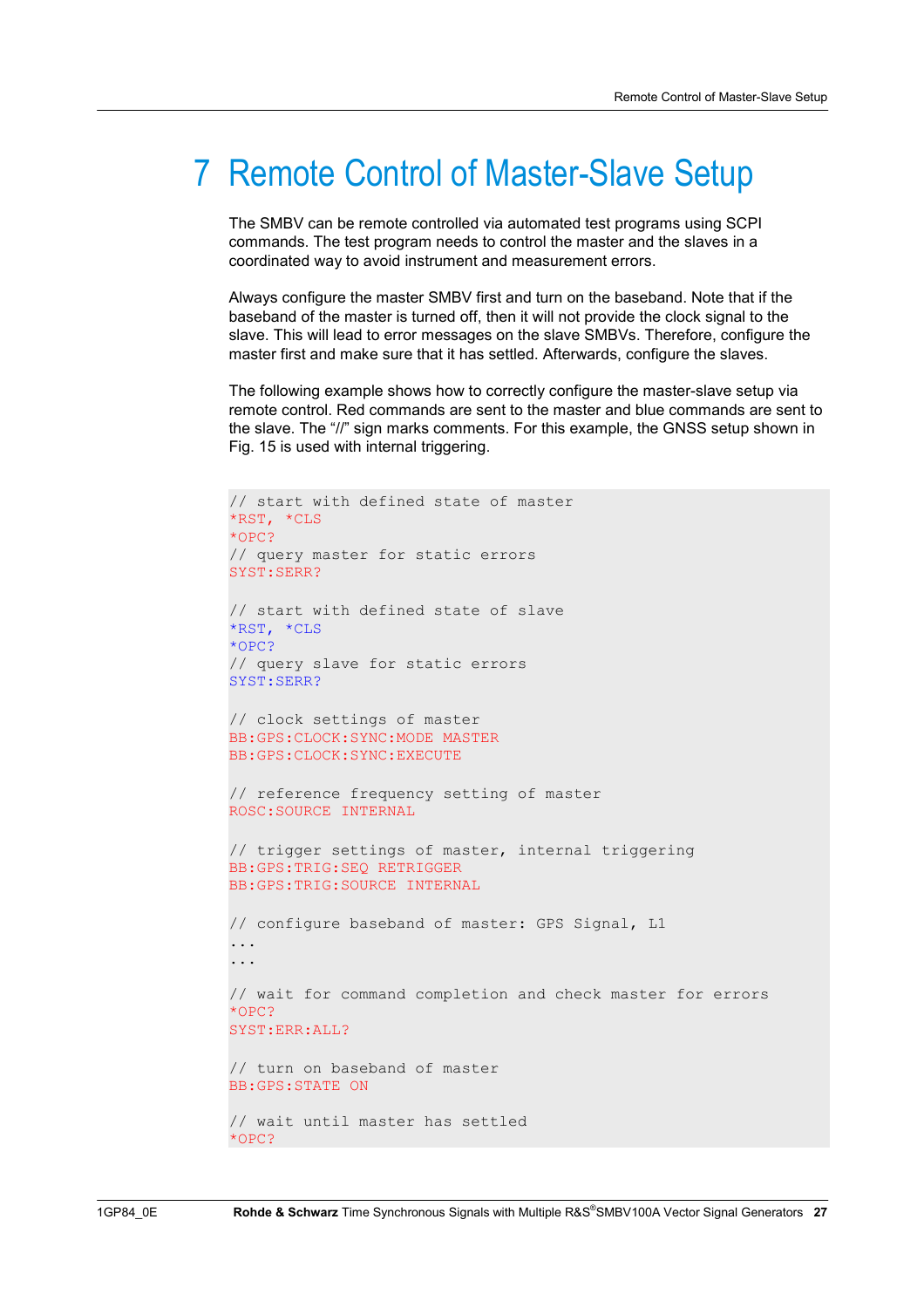```
// clock settings of slave
BB:GPS:CLOCK:SYNC:MODE SLAVE
BB:GPS:CLOCK:SYNC:EXECUTE
// global clock settings of slave 
INP:DELAY:ADCSTATE ON // activate automatic delay compensation 
INP: DELAY: SPOSITION 1 // set position of slave in daisy chain<br>INP: DELAY: CLENGTH1 1 // set cable length to 1 m
                        // set cable length to 1 m
// reference frequency setting of slave
ROSC:SOURCE EXTERNAL
// trigger settings of slave
BB:GPS:TRIG:SEQ RETRIGGER
BB:GPS:TRIG:SOURCE EXTERNAL
BB:GPS:TRIG:EXT:SYNC:OUTPUT OFF
// configure baseband of slave: GPS Signal, L2
... 
... 
// wait for command completion and check slave for errors
*OPC?
SYST:ERR:ALL?
// turn on baseband of slave
BB:GPS:STATE ON
// wait until slave has settled
*OPC? 
// note: as long as the slave has not received a trigger event 
// from the master, the slave will show a static error 
// execute trigger at master
BB:GPS:TRIG:EXECUTE 
*OPC? 
// give the slave some time to turn the static error into a 
// normal error (which is archived in the error queue) 
// i.e. halt the execution of the program for 1 s, e.g. by using 
// a sleep, delay or pause command 
// query slave for static errors to check if the baseband 
// synchronization succeeded
SYST:SERR?
```
If the baseband synchronization has failed, then a *static* error will appear on the slave SMBV. This static error is a permanent message and should be queried to check if the instruments are indeed synchronized.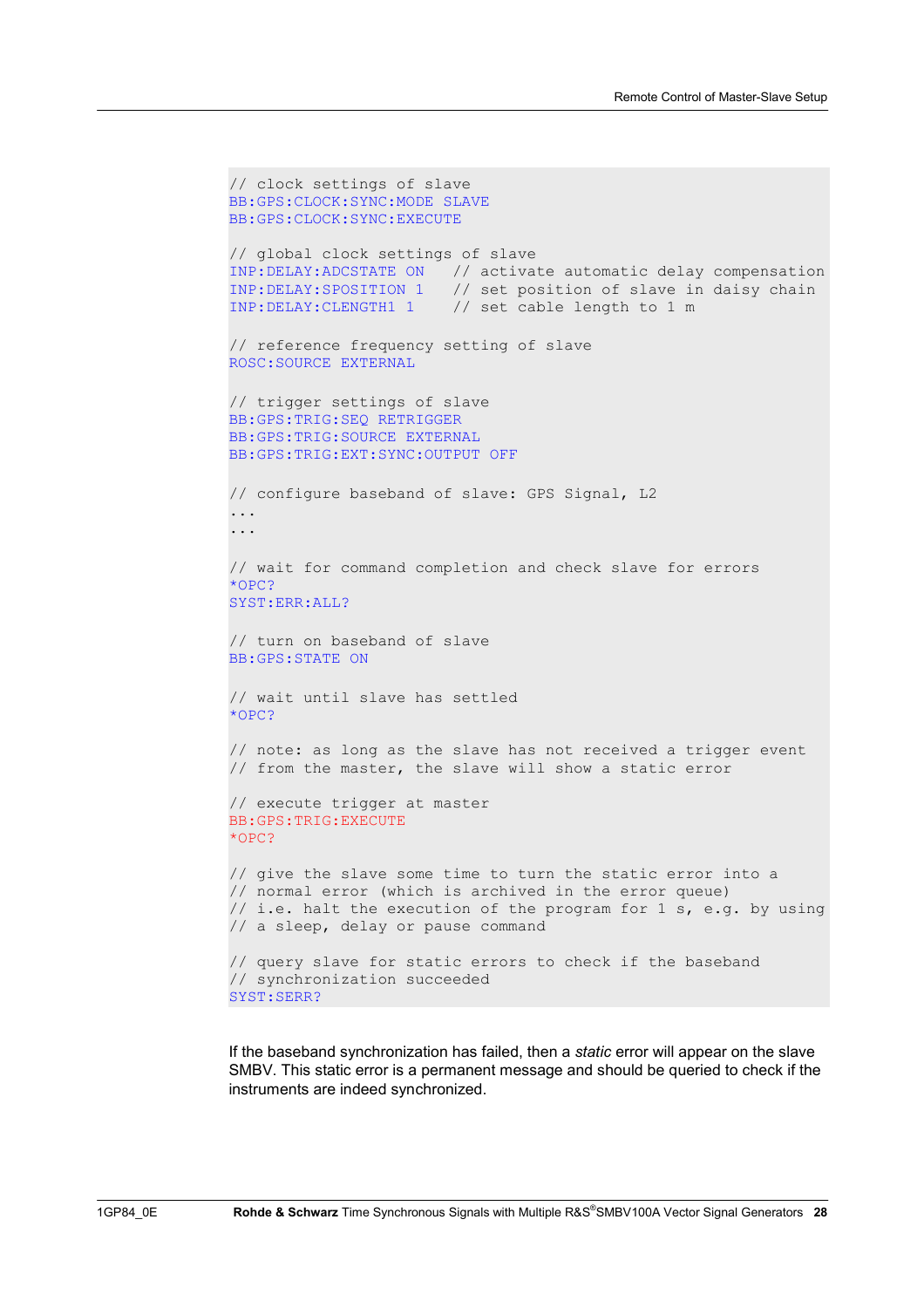For more information and tips about SCPI programming, see the application note "Top Ten SCPI Programming Tips for Signal Generators" (1GP79). It also explains the fundamental difference between normal and static errors.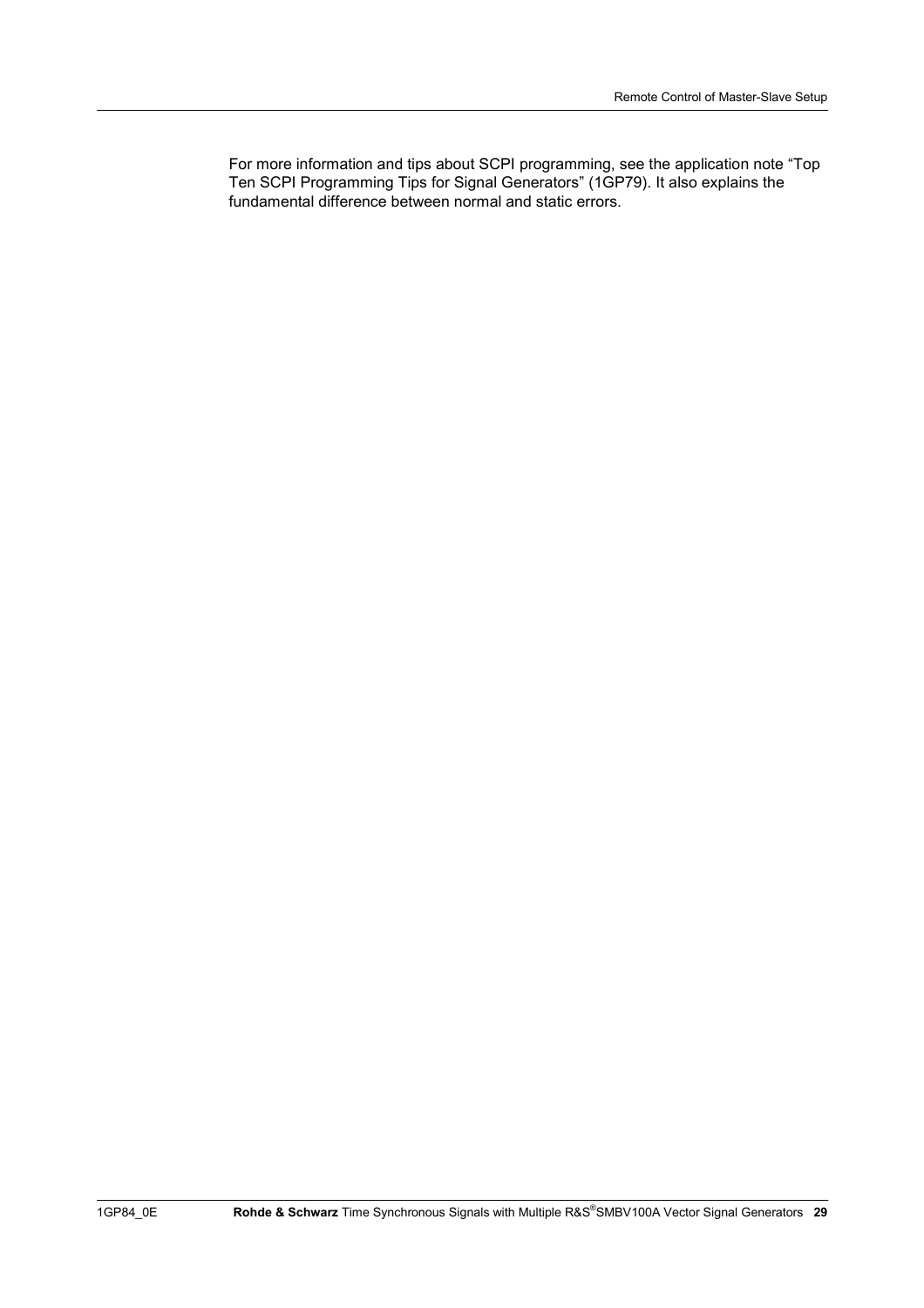# 8 Phase Coherent Signal Generation

The master-slave setup on its own does not provide phase coherent carrier signals. It "only" provides highly time synchronous signals. However, the master-slave setup serves as a basis for phase coherent vector signal generation with multiple SMBVs. A stable phase relationship between two RF carriers can be achieved by using a common local oscillator (LO) signal for upconverting the time synchronous baseband signals to the RF. This minimizes the phase drifts between the RF carriers. The SMBV offers the R&S®SMBV-B90 phase coherence option for generating phase coherent signals, This option makes it possible to distribute the LO signal generated by one SMBV to other SMBVs, allowing multiple I/Q modulators to be driven by the same LO signal. Consequently, all slave SMBVs have the same RF frequency as the master SMBV.

Please see also the application notes "Phase Adjustment of Two MIMO Signal Sources with Option B90" (1GP67) and "Guidelines for MIMO Test Setups – Part 1" (1GP50) for a more detailed introduction to phase coherence.

## **8.1 Cabling**



The setup is simply a master-slave setup with additional LO connections.

*Fig. 17: Setup for generating three phase coherent signals (internal triggering).* 

The LO signal generated by the master instrument is fed to multiple slave instruments by simple daisy-chaining: Connect the LO OUT connector of the master SMBV to the LO IN connector of the first slave SMBV. Connect the LO OUT connector of the first slave SMBV to the LO IN connector of the second slave SMBV, and so on.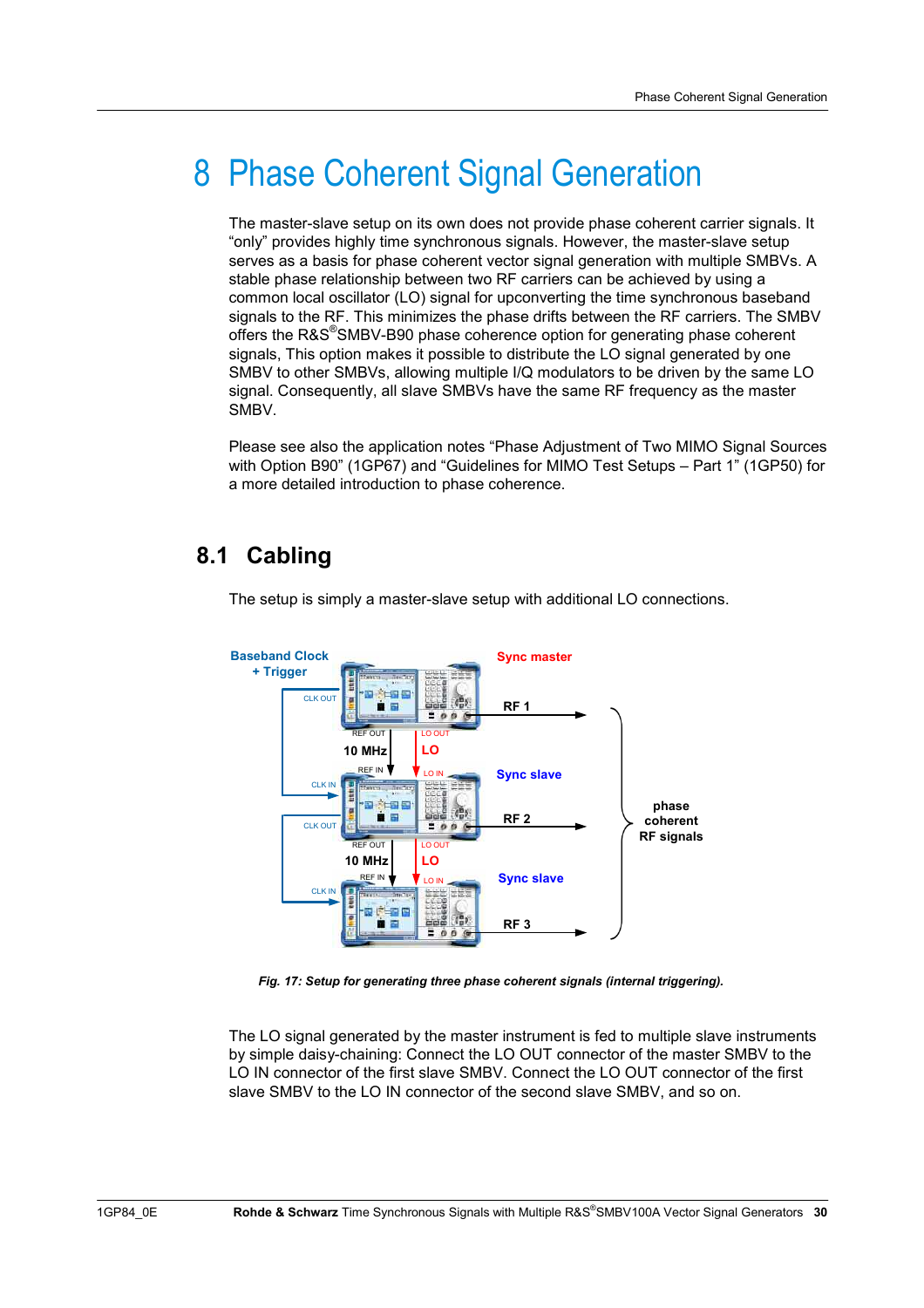To prevent the LO signal from getting weaker and weaker when cascading more than two instruments, the LO signal is internally amplified before redistribution. Naturally, the signal quality of the LO signal degrades slightly with each additional instrument, as does the RF signal quality. Unlimited cascading is therefore not possible. But tests with four SMBVs show similarly good EVM performance for all instruments.

In addition, connect the SMBVs for the master-slave mode as described in section 3.

### **8.2 Settings**

Configure the SMBVs for the master-slave mode as described in section 3. In addition, configure the instruments for LO coupling as follows:

### **Master**

Click on the "RF/A Mod" function block and select "LO Coupling" from the list. Set the LO Coupling "Mode" to "Internal" and set the "Out State" to "On". The master SMBV runs with its internal LO synthesizer.

| Local Oscillator (LO) Coupling- |          |  |  |
|---------------------------------|----------|--|--|
| Mode                            | Internal |  |  |
| Out State                       |          |  |  |

#### **Slave**

Click on the "RF/A Mod" function block and select "LO Coupling" from the list. Set the LO Coupling "Mode" to "External" and set the "Out State" to "On" (only the "Out State" of the last slave can be set to "Off"). The slave SMBVs use the external LO synthesizer signal from the master SMBV.

| Mode      | Local Oscillator (LO) Coupling-<br>External |  |
|-----------|---------------------------------------------|--|
| Out State |                                             |  |

## **8.3 Triggering**

The triggering of the setup is as described in section 3.3.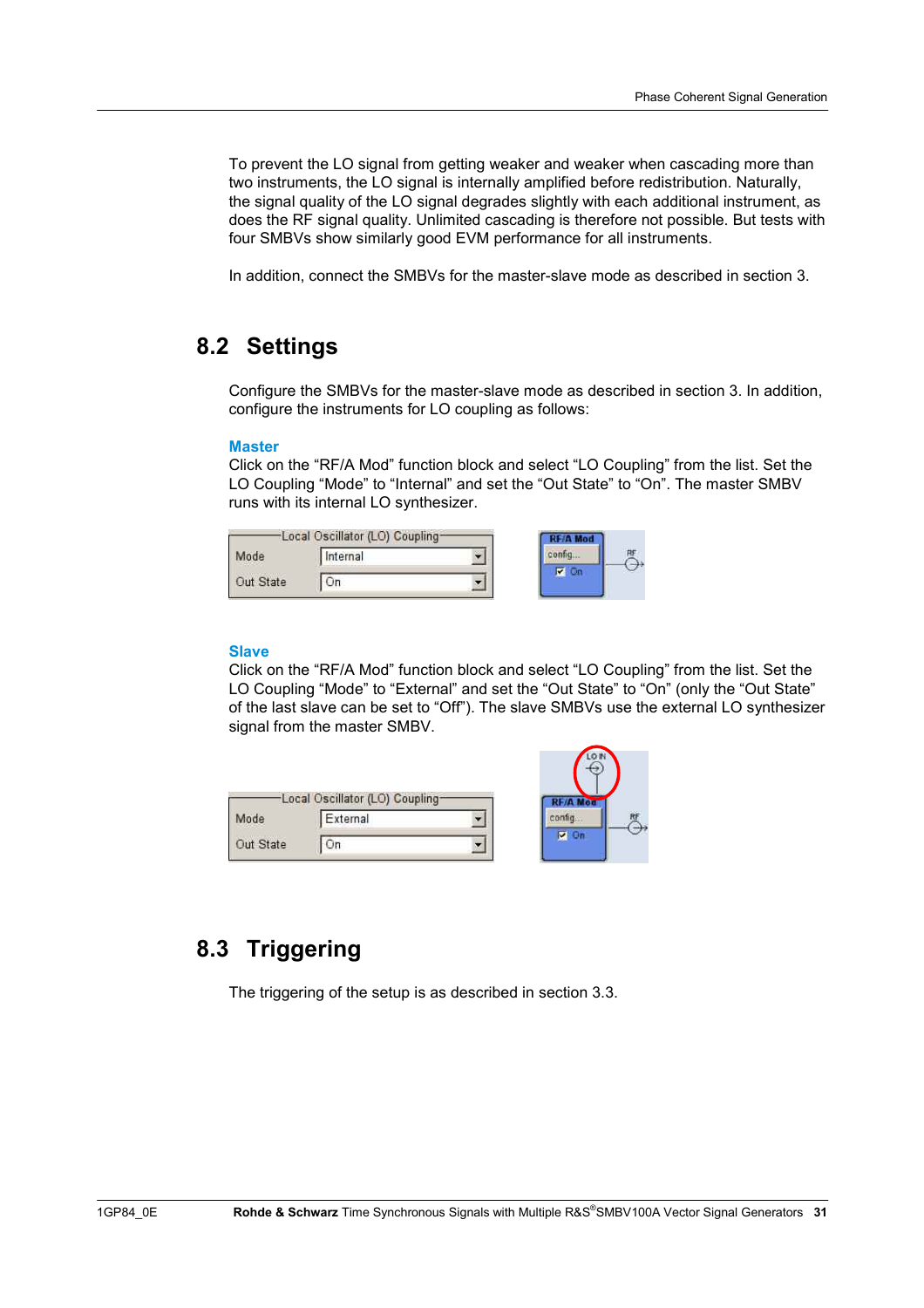## **8.4 Phase Coherence for Continuous Wave (CW) Signals**

A common LO signal ensures that the phase relationship between two RF carriers is stable, i.e. the delta phase  $(\Delta \varphi)$  is constant. The RF signals are therefore phase coherent. However, the delta phase is unknown. The question now is, what is the exact value of the delta phase and how can it be adjusted to a specific, wanted value? The method used to perform this phase calibration is described in detail in the application note "Phase Adjustment of Two MIMO Signal Sources with Option B90" (1GP67). Fig. 18 shows the setup.



*Fig. 18: Setup for phase calibration.* 

The phase calibration can be performed either manually or with the help of a software tool (that is part of 1GP67). In either case, the calibration is performed with CW signals. For calibration and later for phase adjustment, a phase offset needs to be set on the SMBV. Due to the coupled RF sections (common LO), this phase offset cannot be set directly in the RF section, but must be set in the baseband section of the SMBV. The use of I/Q modulation is therefore mandatory when using LO coupling. This means that the RF carriers (CW signals) are generated via the baseband section, e.g. by using "Custom Digital Modulation" with BPSK modulation and data source "All 1" or by using the ARB generator to play back a CW signal waveform generated with R&S® WinIQSIM2 simulation software.

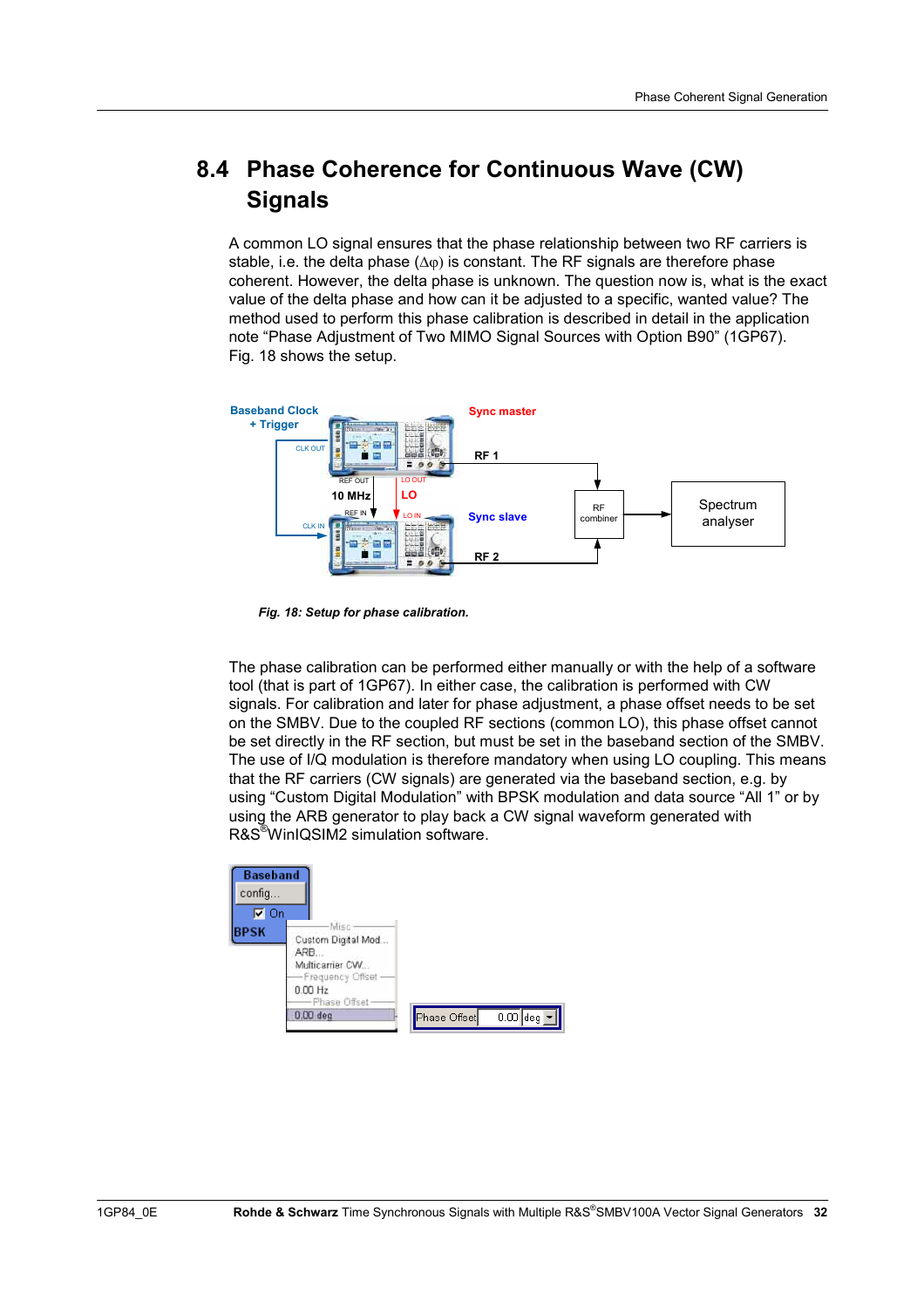The calibration method is based on the fact that two CW signal of identical RF frequency and level cancel each other out completely if they have a delta phase of 180°. In this case, they interfere destructively when added by means of an RF combiner. The level at the combiner output is thus an indication of the delta phase. The lower this level is, the closer the delta phase is to 180°.

### **The manual phase calibration procedure is as follows:**

- Let the SMBVs warm up (for about 15 minutes).
- Generate a CW signal *in the baseband* of each SMBV, e.g. by using "Custom Digital Modulation" with BPSK modulation and data source "All 1". Note: Configure the master-slave setup (see section 3) from the used digital standard menu, e.g. "Custom Digital Modulation".
- Set the RF frequency that you intend to use for your application (on the master SMBV).
- Set the same RF level in both SMBVs. Use the RF level you intend to use for your application.
- Set the spectrum analyzer to zero span.
- Adjust the baseband phase offset of the slave SMBV such that the power on the analyzer is minimal.
- Adjust the RF level of the slave SMBV such that the power on the analyzer is further minimized. In order to achieve "perfect" cancellation, the level of the two CW signals must match precisely. Due to the small level uncertainty of the SMBV and to slightly different cable losses in the setup, this might not be the case. For this reason, vary the RF level slightly by a few tenths of dB or less.
- Fine-adjust the baseband phase offset of the slave SMBV such that the power on the analyzer is absolutely minimal. For example, the power should decrease by about –60 dB for high RF levels such as 0 dBm.
- Now, the two CW signals have a delta phase of 180°. Therefore, subtract 180° from the phase offset set on the slave SMBV. For example, if the set phase offset is currently 267.60°, then enter  $267.60^\circ - 180^\circ = 87.60^\circ$  as new phase offset.
- Now, the two CW signals have a delta phase of 0°. To adjust the delta phase to any desired value, use the phase offset of the master SMBV. This is the easiest method to set a certain phase relationship between the RF carriers.
- Done.

Generally, the phase offset required to align the RF phases remains the same after switching the SMBVs off and on again. Therefore, the required phase offset has to be determined only once and can then be used for an extended period of time, provided the setup as well as calibration-relevant settings are not changed and the SMBVs have warmed up. You need to repeat the calibration in the following cases:

- If you change the cables. The cables used during the phase calibration should also be used for connecting to the DUT, since they are "included" in the calibration. Therefore, the calibration is only valid for these cables.
- If you change the RF frequency.
- If you change the RF level when the attenuator mode is set to "Auto".

| Attenuator Settings |  |  |
|---------------------|--|--|
| Mode                |  |  |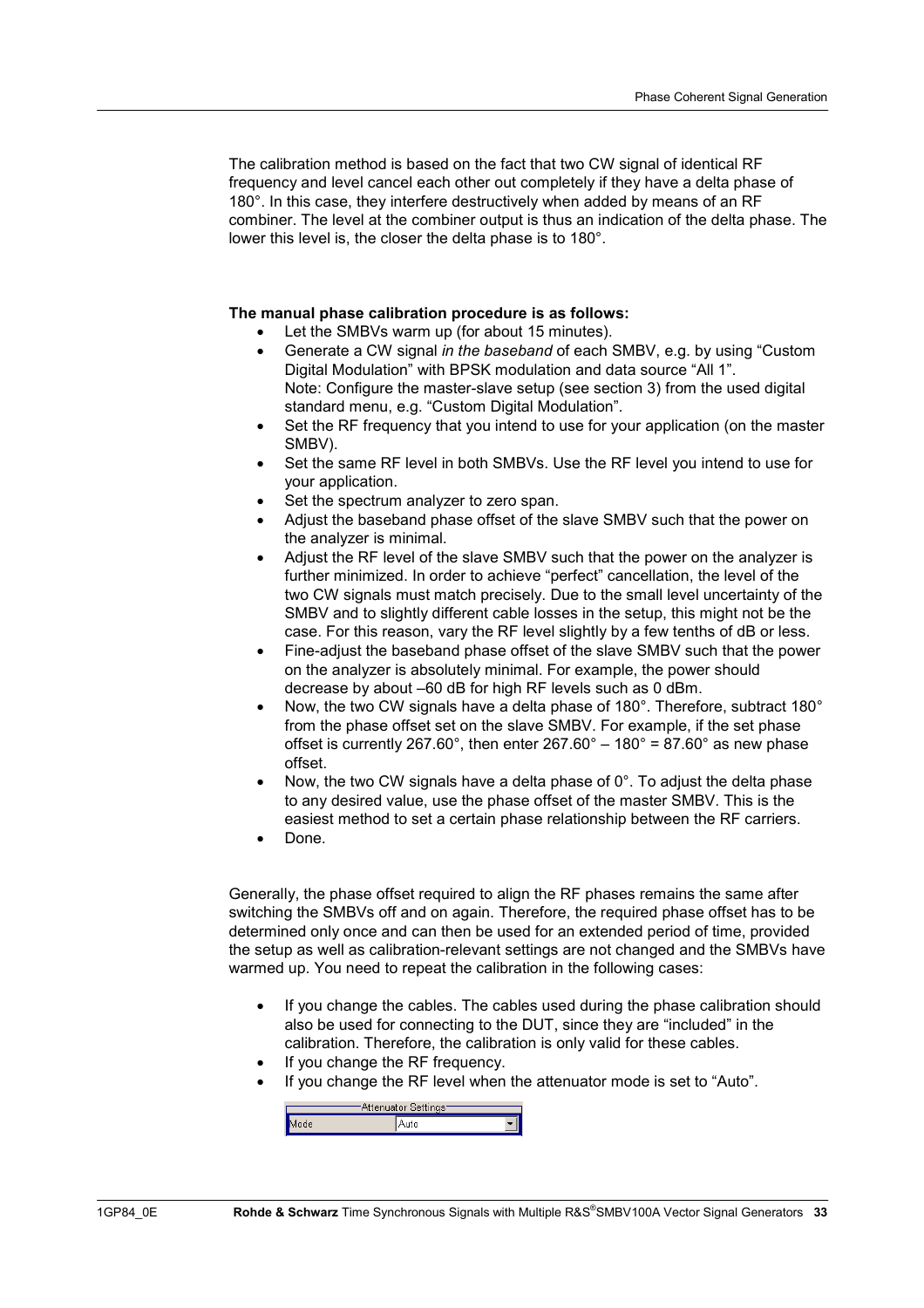- If you reset the instrument. If a preset is performed, the calibration settings are lost.
- If the environmental conditions change noticeably, e.g. if the ambient temperature changes.

You do *not* need to repeat the calibration in the following cases:

• If you change the RF level when the attenuator mode is set to "Fixed".



### **8.5 Phase Coherence for I/Q Modulated Signals**

Due to the operating concept of the R&S®SMBV-B90 phase coherence option, CW signals need to be generated via the baseband section using I/Q modulation. However, in the following an I/Q modulated signal should always denote a "truly" modulated baseband signal.

Strictly speaking, phase coherence is only defined for CW carriers with equal frequencies (or for CW carriers whose frequencies are multiples of each other). However, it is still possible to use the SMBV's phase coherence option also for I/Q modulated signals. In this case, phase coherence is only defined for the *center carriers* of the modulated signals!

Such signals are used, for example, for MIMO beamforming applications, GNSS carrier phase measurements, military applications and outphasing power amplifier testing (see section 9).

To achieve phase coherence for modulated signals, a precise synchronization of the signal sources is absolutely essential. The phase calibration with CW signals ensures that the phases of the RF signals are aligned, and due to the periodicity of CW signals, it does not matter whether the start of the signals is perfectly synchronous or not. In contrast, for I/Q modulated signals a synchronous start is crucial, for otherwise the signals will be misaligned in time.



*Fig. 19: Effect of unsynchronized start for two CW signals (after phase calibration) and two modulated signals.*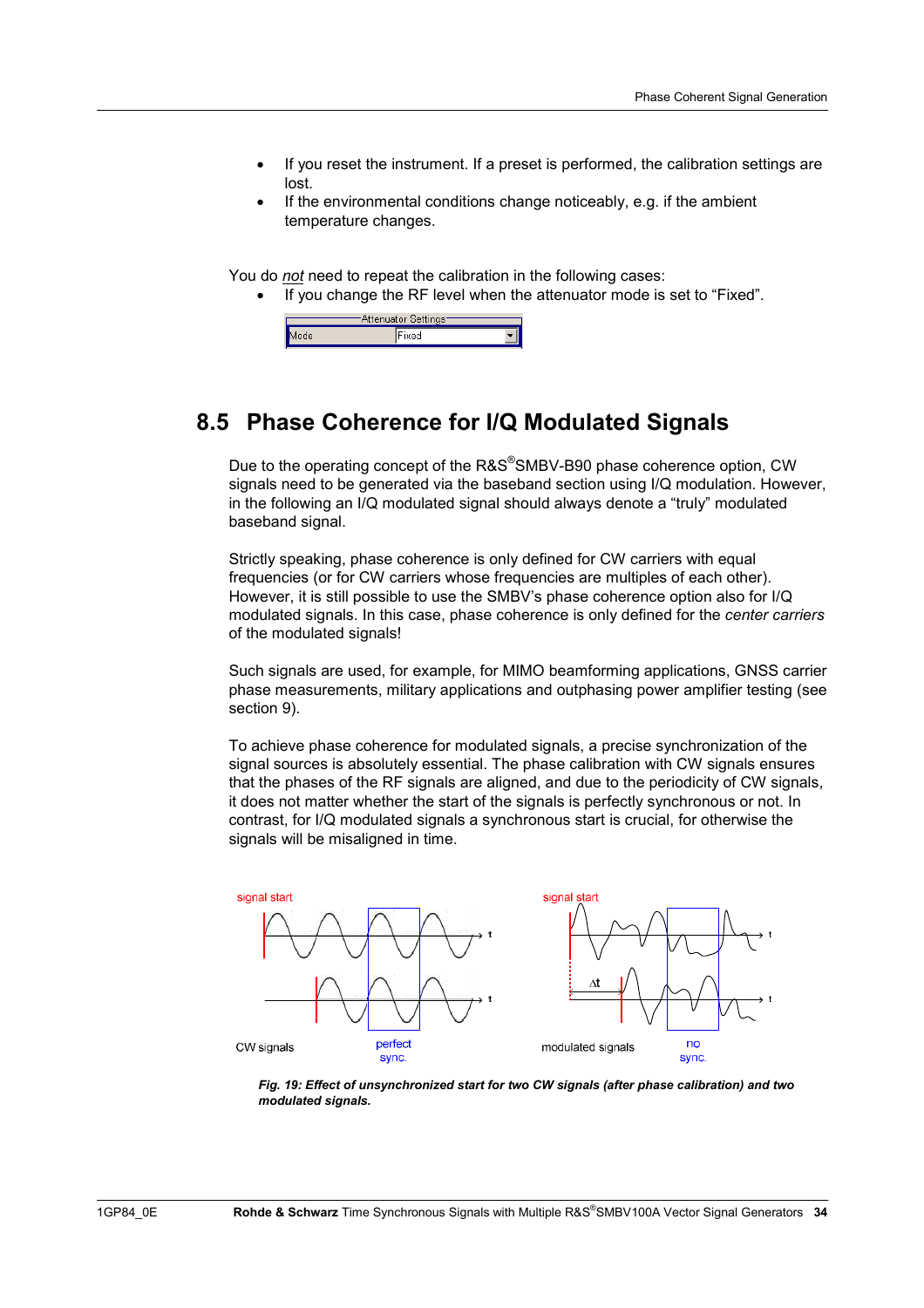The master-slave setup is therefore essential, since it offers highly synchronized RF signals. If you want to verify the time synchronization of the SMBVs, please refer to section 3.5.

### **The procedure for generating phase coherent I/Q modulated signals is as follows:**

- Perform the phase calibration with two CW signals (as described in section 8.4) Make sure that you use equally long cables to connect to the combiner.
- Generate the wanted I/Q modulated signal in the baseband of each SMBV. Note: Configure the master-slave setup (see section 3) from the used digital standard menu, e.g. "EUTRA/LTE".
- Done.

Note that you do *not* need to repeat the phase calibration if you change the baseband signal, e.g. if you change from a "Custom Digital Modulation" signal to an ARB signal.

If you are unsure whether the cables and the combiner might introduce delays that degrade the time synchronization, you can use the setup shown in Fig. 18 to fineadjust the time synchronization of the complete setup. (However, if you use a highquality combiner and equally long cables, this adjustment is generally not needed.) The procedure is as follows:

- Perform the phase calibration with two CW signals. (Already done.)
- Generate the wanted I/Q modulated signal in the baseband of the master SMBV.

Note: Configure the master-slave setup (see section 3) from the used digital standard menu, e.g. "EUTRA/LTE". (Already done.)

- Generate the *identical* signal in the baseband of the slave SMBV.
- Set the phase offset of the master SMBV to 180°. Both signals are now 180° out of phase.
- Adjust the parameter "I/Q Delay" of the slave SMBV such that the power on the analyzer is minimal. Note that it is possible to set positive as well as negative I/Q delays. The signals will only cancel each other out if the timing is precisely aligned.
- After this time alignment, set the slave SMBV to generate the wanted signal and set the phase offset of the master SMBV to any desired value.

### **8.5.1 Special Case: GNSS Test Setup for Carrier Phase Measurements**

The phase calibration needs to be performed with the RF frequency and level that are intended to be used in the application. However, the levels of GNSS signals are extremely low, e.g. approx. –130 dBm. With attenuator mode "Fixed", the RF level can only be varied in a range of approximately 20 dB around the set level. Therefore, the level on the SMBV cannot be set significantly higher than approx. –120 dBm. Even if an external attenuator, e.g. a 30 dB attenuator, is used to externally attenuate the RF signal down to –120 dBm, the level set on the SMBV is still very low, e.g. approx. -90 dBm. A phase calibration at these low levels is possible but requires special care. The most important factor is the analyzer used for the phase calibration. The analyzer should have the following: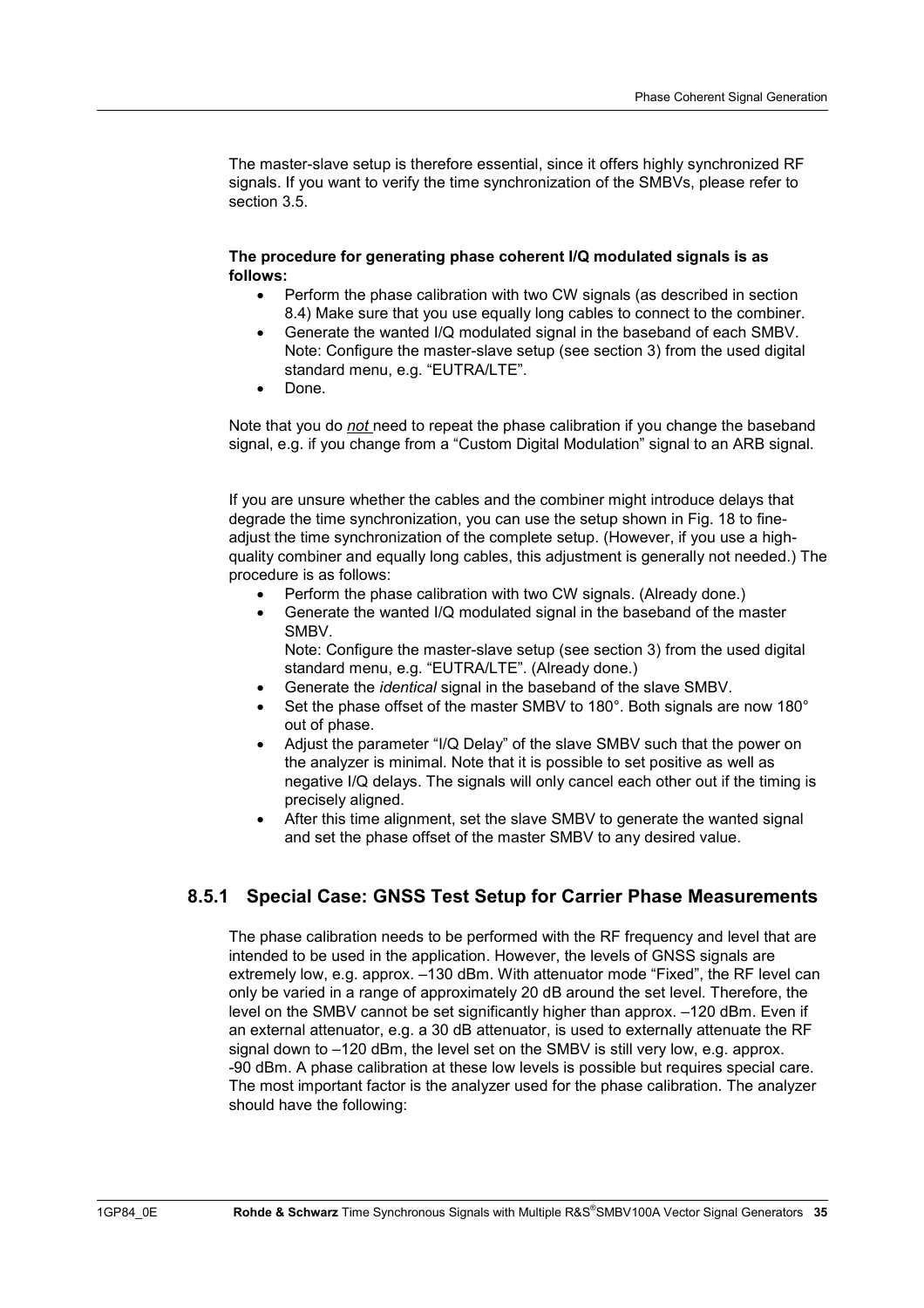- A noise level as low as possible, since the noise floor of the analyzer is the limiting factor when measuring low signal levels. Modern high-end analyzers generally have very good noise performance
- A built-in pre-amplifier (option)

Perform the phase calibration as described in section 8.4. In addition, consider the following points:

- Set the smallest possible resolution bandwidth on the analyzer
- Use the 10 MHz reference of the master SMBV as external reference for the analyzer (frequency synchronization)
- Enable the pre-amplifier on the analyzer

Please see also the application note "Phase Adjustment of Two MIMO Signal Sources with Option B90" (1GP67). It explains in detail how to best perform the phase calibration with very low signal levels using Rohde & Schwarz spectrum analyzers.

As already mentioned, the phase calibration needs to be performed with the RF level that is intended to be used in the application. For GNSS signals, this level depends on the configured satellite scenario. Therefore, before starting the phase calibration, configure the wanted GNSS scenario on the master SMBV. In particular, set the reference power, the number of satellites and their individual levels (in relation to the reference power).

| lef Power | אחם חליו ו | ⊶uldBm ly P |  |
|-----------|------------|-------------|--|
|           |            |             |  |
|           |            |             |  |

| Maximum Number Of Satellites |       |            |         |       |              | 12 |
|------------------------------|-------|------------|---------|-------|--------------|----|
|                              | State | Standard   | Signals | SV-ID | Power<br>/dB |    |
| Sat 1                        | On    | <b>GPS</b> | C/A     | 2     | 0.00         |    |
| Sat 2                        | On    | <b>GPS</b> | C/A     | 3     | $-5.00$      |    |
| Sat 3                        | On    | <b>GPS</b> | C/A     | 4     | 0.00         |    |
| Sat 4                        | On    | <b>GPS</b> | C/A     | 5     | $-3.20$      |    |
|                              | റപ    | GPS.       | C18     | в     | n nn         |    |

Turn on the GNSS signal and read the RF level setting in the header of the SMBV GUI. The displayed level is automatically calculated by the SMBV based on the configured GNSS scenario. This level needs to be used for the phase calibration.

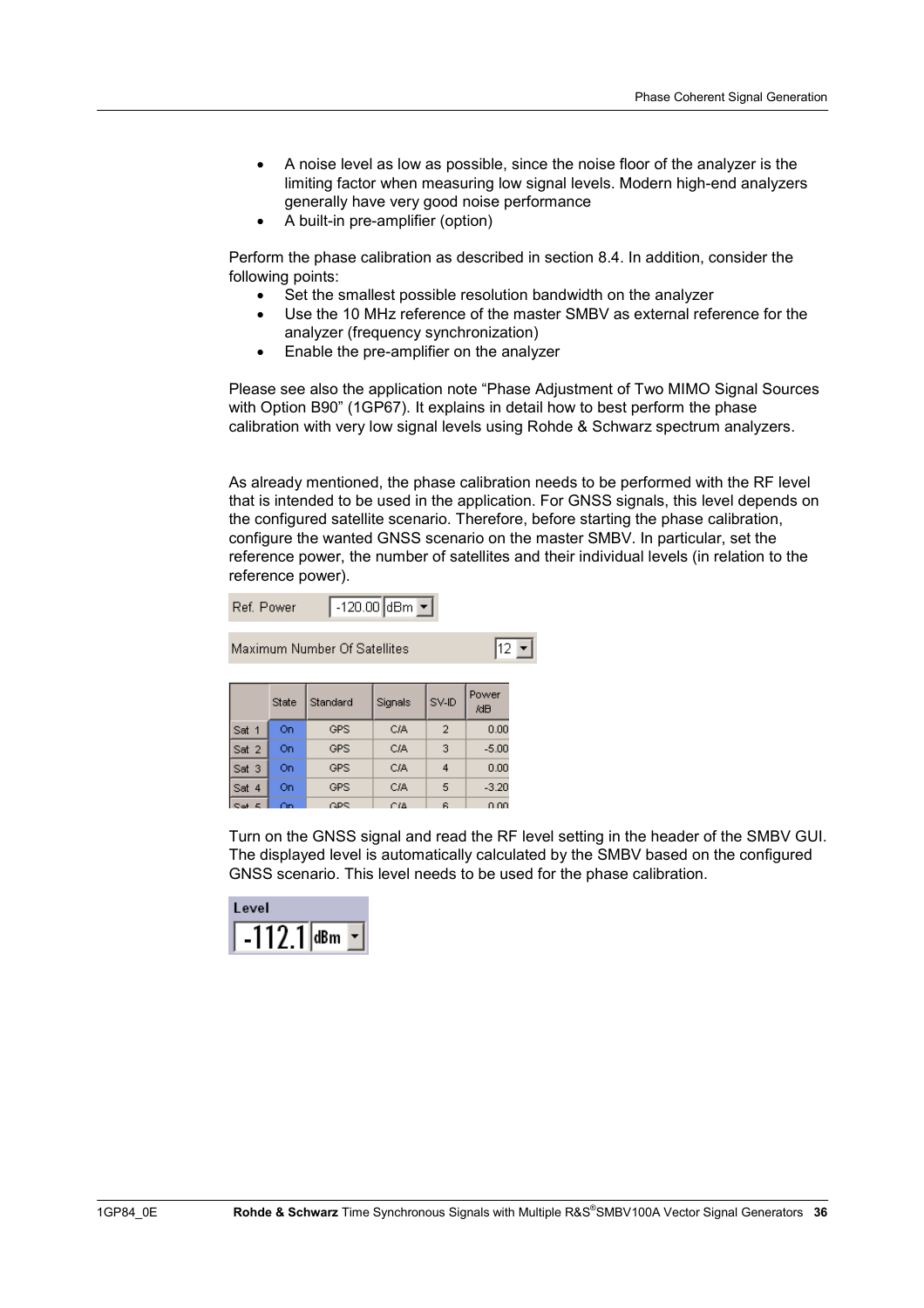# 9 Application – Outphasing PA Test Setup

Mobile communications signals such as WCDMA signals or OFDM signals exhibit crest factors in the order of 10 dB, i.e. the instantaneous signal amplitude varies significantly over time. The power amplifier (PA) used must therefore be linear over this power range. The strong linearity requirements can, however, only be fulfilled at the expense of power conversion efficiency. Fig. 20 shows a typical setup for testing a linear PA. The SMBV generates the required test signal, e.g. a 3GPP signal with a crest factor of around 10 dB.



*Fig. 20: Setup for testing a conventional linear power amplifier.* 

Due to the suboptimal efficiency of *linear* PAs, other, more efficient approaches are under investigation. One idea is to utilize *saturated* PAs. These have a high efficiency but the drawback is that they cannot be operated with amplitude-modulated signals. For this reason, they need to be integrated in a design concept that allows signals with varying amplitude to be generated. Polar modulation is one method that has been employed for GSM and EDGE [1]. Another method is outphasing: The wanted signal is first transformed into two signals, each purely phase-modulated with constant amplitude. The two signals carry the amplitude modulation information in their differential phase [2]. Since the two signals are constant in amplitude, they can be amplified with efficient saturated PAs. After amplification, the two signals are recombined. By superposing the signals, the original wanted signal is reconstructed.



*Fig. 21: Setup for testing (saturated) outphasing power amplifiers.*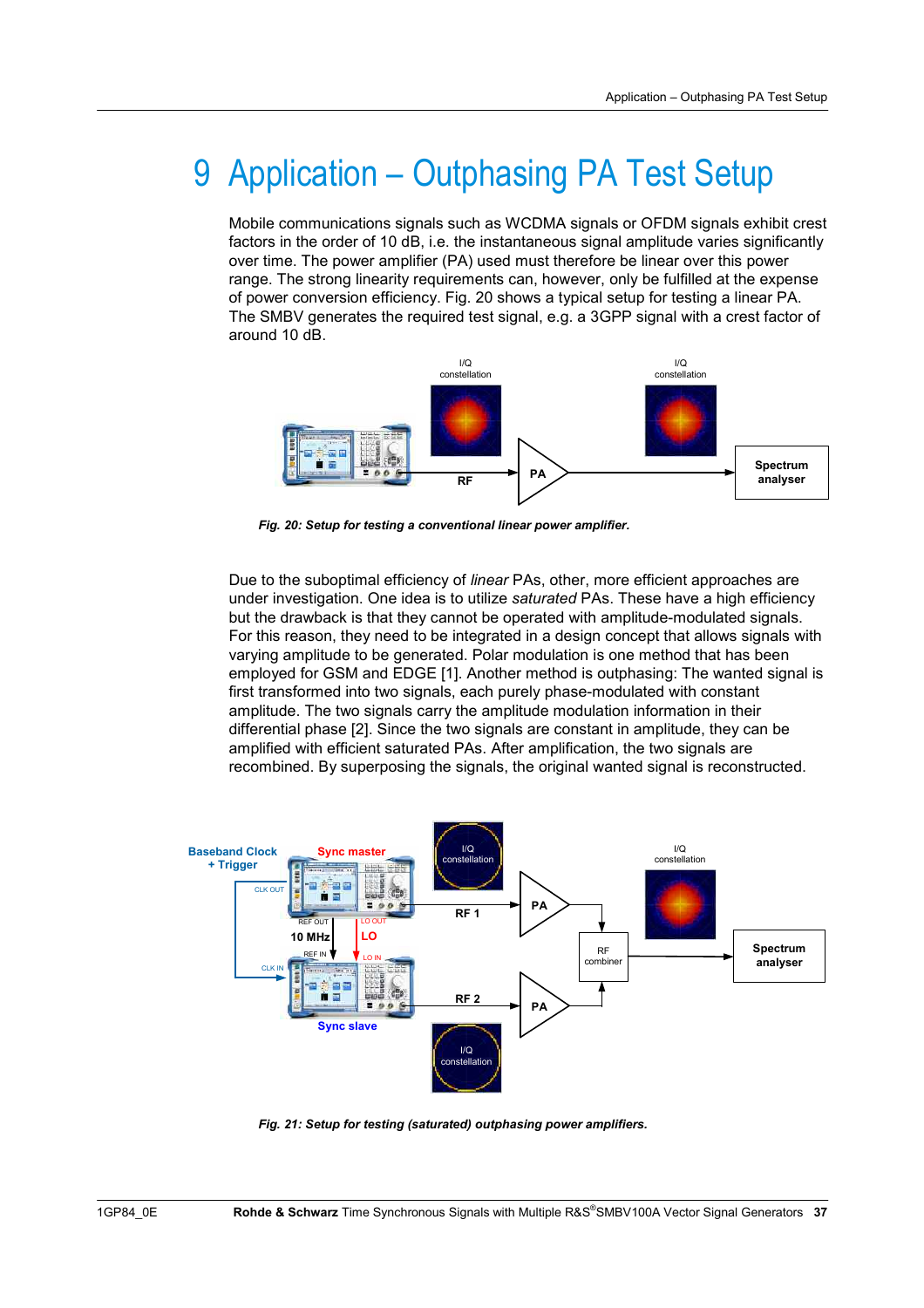Fig. 21 shows a typical setup for testing outphasing PAs. Two SMBVs in master-slave configuration with the R&S®SMBV-B90 phase coherence option generate the required constant amplitude test signals. They can be loaded as waveform files into the ARBs of the SMBVs and played back synchronously. The R&S®SMBV-B90 option ensures that the RF phases of the two instruments are controlled and stable. Synchronous start and phase coherence are both crucial for the setup to work, because only with precise timing and stable RF phases is it possible to reconstruct the wanted signal with satisfying quality. Important signal characteristics are, for example, adjacent channel leakage ratio (ACLR) and error vector magnitude (EVM).

For demonstration purposes in this application note, we use the setup shown in Fig. 21 but without PAs. An ACLR measurement is used as indicator for precise time synchronization. The procedure is as follows:

- Perform the phase calibration with two CW signals (see section 6).
- Generate the two constant-amplitude signals using the ARBs of the SMBVs. Note: Configure the master-slave setup (see section 3) from the ARB menu.
- An ACLR measurement on a 3GPP test model 1 signal yields the following test result: lower channel 46.9 dB, upper channel 44.5 dB.



*Fig. 22: ACLR measurement before fine-alignment.* 

- Adjust the parameter "I/Q Delay" of the slave SMBV such that the ACLR measured on the analyzer is optimized. Note that it is possible to set positive as well as negative I/Q delays. The ACLR will be optimal if the timing is absolutely precise. In this example, we set an I/Q delay of 0.7 ns. Note that already a very small delay of only 0.7 ns changes the ACLR result substantially by about 13 dB.
- After this fine-alignment, the ACLR measurement yields the following test result: lower channel 58.1 dB, upper channel 59.8 dB.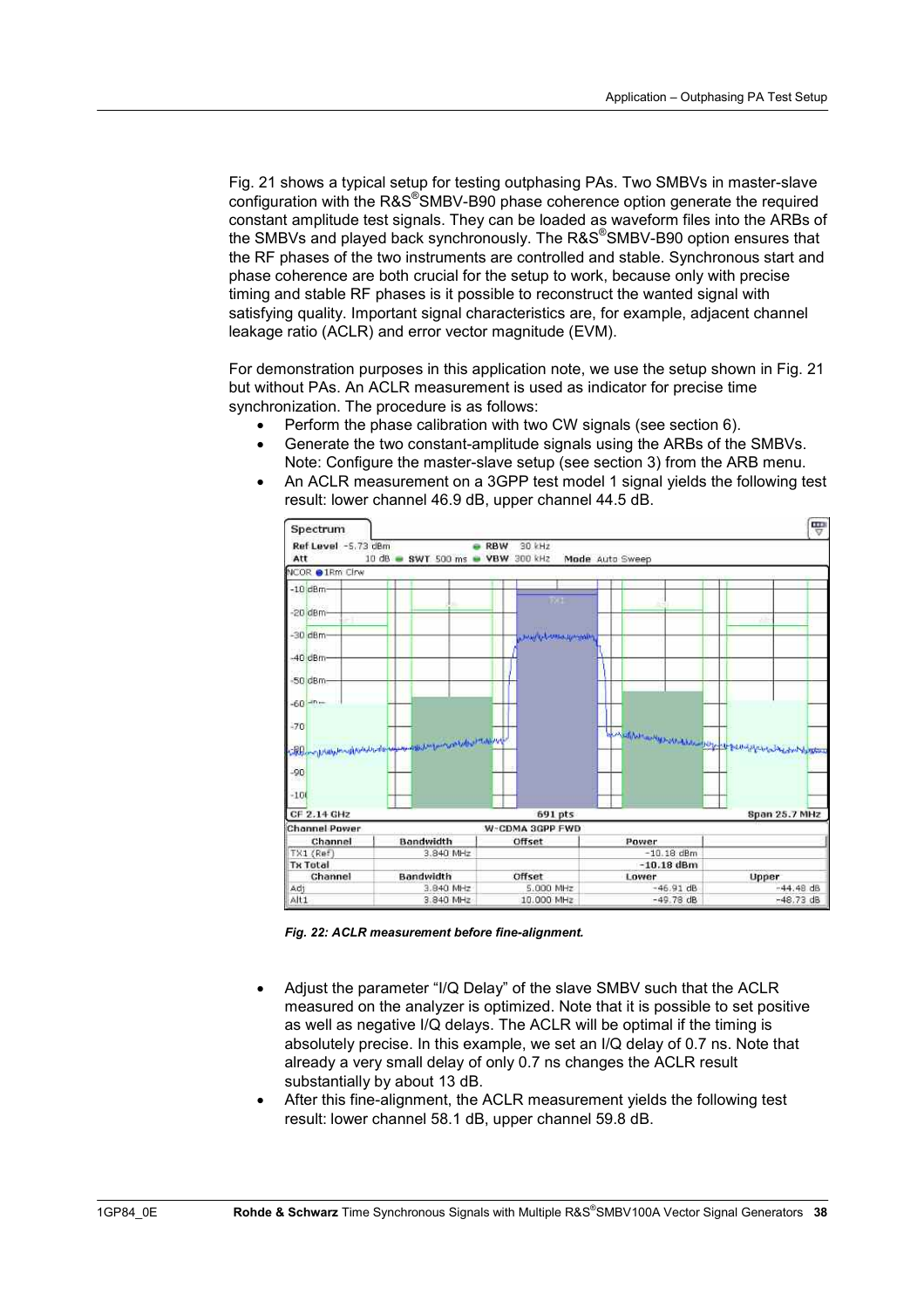

(The specified ACLR performance of the SMBV is typically > 69 dB. This performance is degraded due to the external cabling and the RF combiner.)

*Fig. 23: ACLR measurement after fine-alignment.* 

The measured EVM is 0.5 %.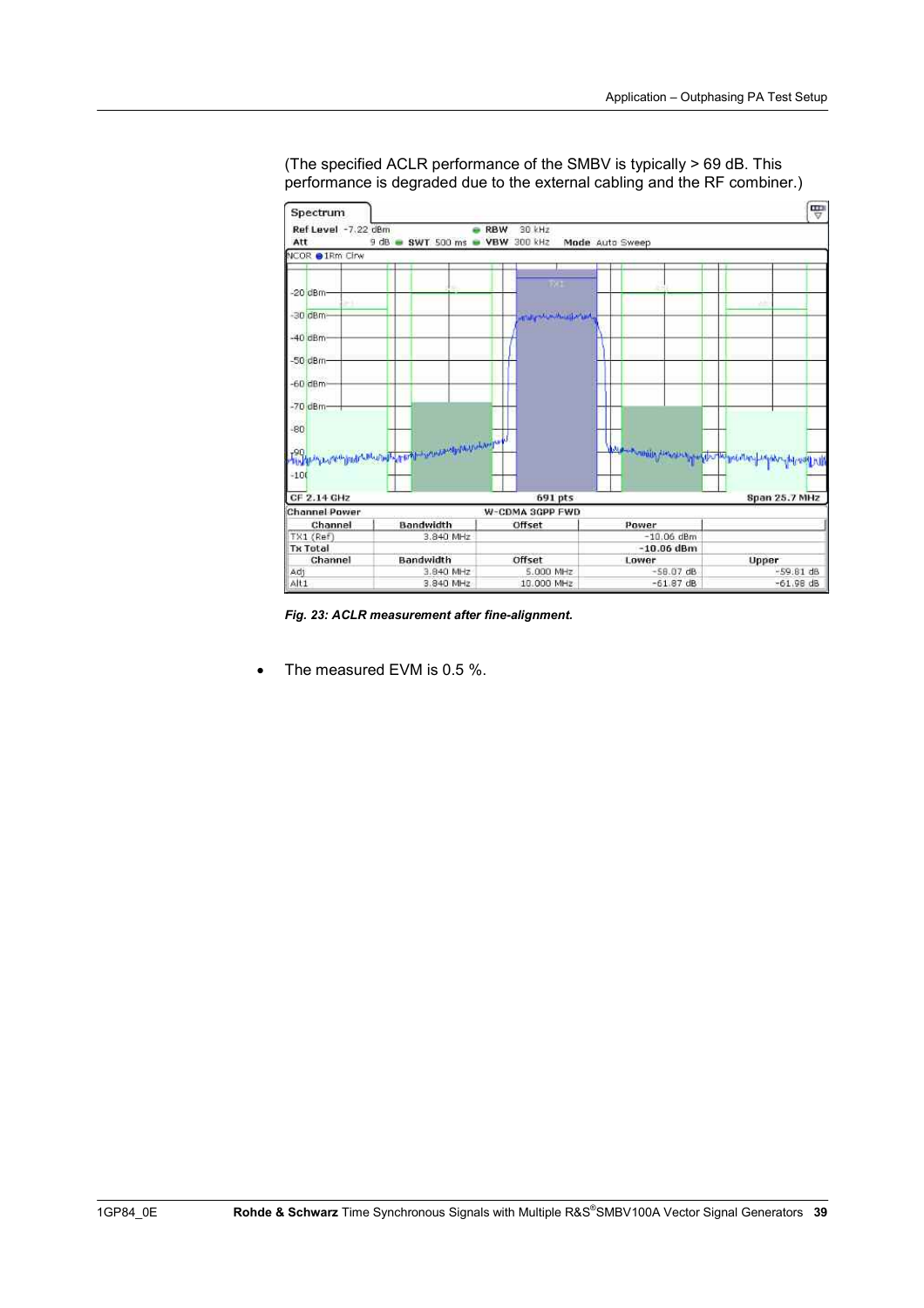# 10 Summary

The master-slave setup provides excellent time synchronization of several SMBVs. The user benefits from a very simple setup and easy configuration of the instruments. With the correct settings on the SMBVs, their output signals are highly synchronized with a minimal uncertainty of < 1 ns. This makes the master-slave setup the ideal test solution for a wide variety of applications such as basic MIMO tests without fading simulation, GNSS test scenarios with up to 24 satellites and WLAN IEEE 802.11ac applications with 80 MHz + 80 MHz channels.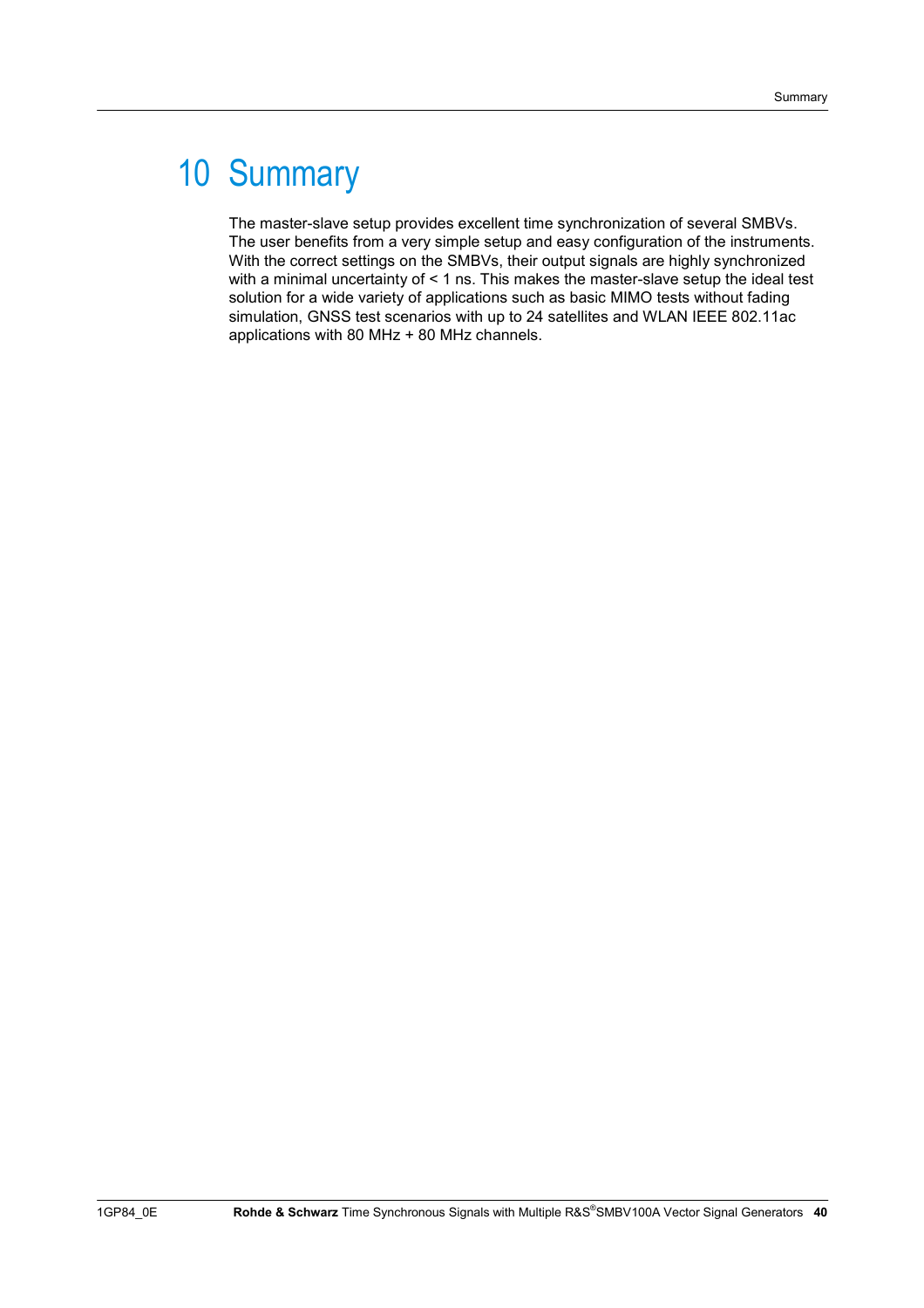# 11 Abbreviations

| <b>ACLR</b>   | Adjacent channel leakage ratio                                                                                   |
|---------------|------------------------------------------------------------------------------------------------------------------|
| ARB           | Arbitrary waveform generator                                                                                     |
| <b>CW</b>     | Continuous wave                                                                                                  |
| <b>DUT</b>    | Device under test                                                                                                |
| <b>EVM</b>    | Error vector magnitude                                                                                           |
| Galileo       | Galileo (global navigation satellite system of the European<br>Union)                                            |
| Glonass       | Globalnaja Nawigazionnaja Sputnikowaja Sistema (global<br>navigation satellite system of the Russian Federation) |
| <b>GNSS</b>   | Global navigation satellite system                                                                               |
| <b>GPS</b>    | Global positioning system (of the United States)                                                                 |
| <b>GPS CA</b> | Global positioning system coarse acquisition                                                                     |
| I/Q           | In-phase/quadrature                                                                                              |
| LO.           | Local oscillator                                                                                                 |
| <b>MIMO</b>   | Multiple input multiple output                                                                                   |
| <b>OFDM</b>   | Orthogonal frequency-division multiplexing                                                                       |
| PA.           | Power amplifier                                                                                                  |
| RF            | Radio frequency                                                                                                  |
| <b>SISO</b>   | Single input single output                                                                                       |
| <b>WCDMA</b>  | Wideband code division multiple access                                                                           |

## 12 References

- [1] Rohde & Schwarz Application Note, "Polar Modulation with R&S<sup>®</sup>SMU200A" (1GP58)
- [2] Advances in Radio Science, edition 4, pages 125-133, 2006, "WCDMA outphasing power amplifier with a software defined transmitter/receiver architecture for determination of the predistortion function" by W. Gerhard and R. Knöchel

Rohde & Schwarz Application Note, "Guidelines for MIMO Test Setups – Part 1" (1GP50)

Rohde & Schwarz Application Note, "Phase Adjustment of Two MIMO Signal Sources with Option B90" (1GP67)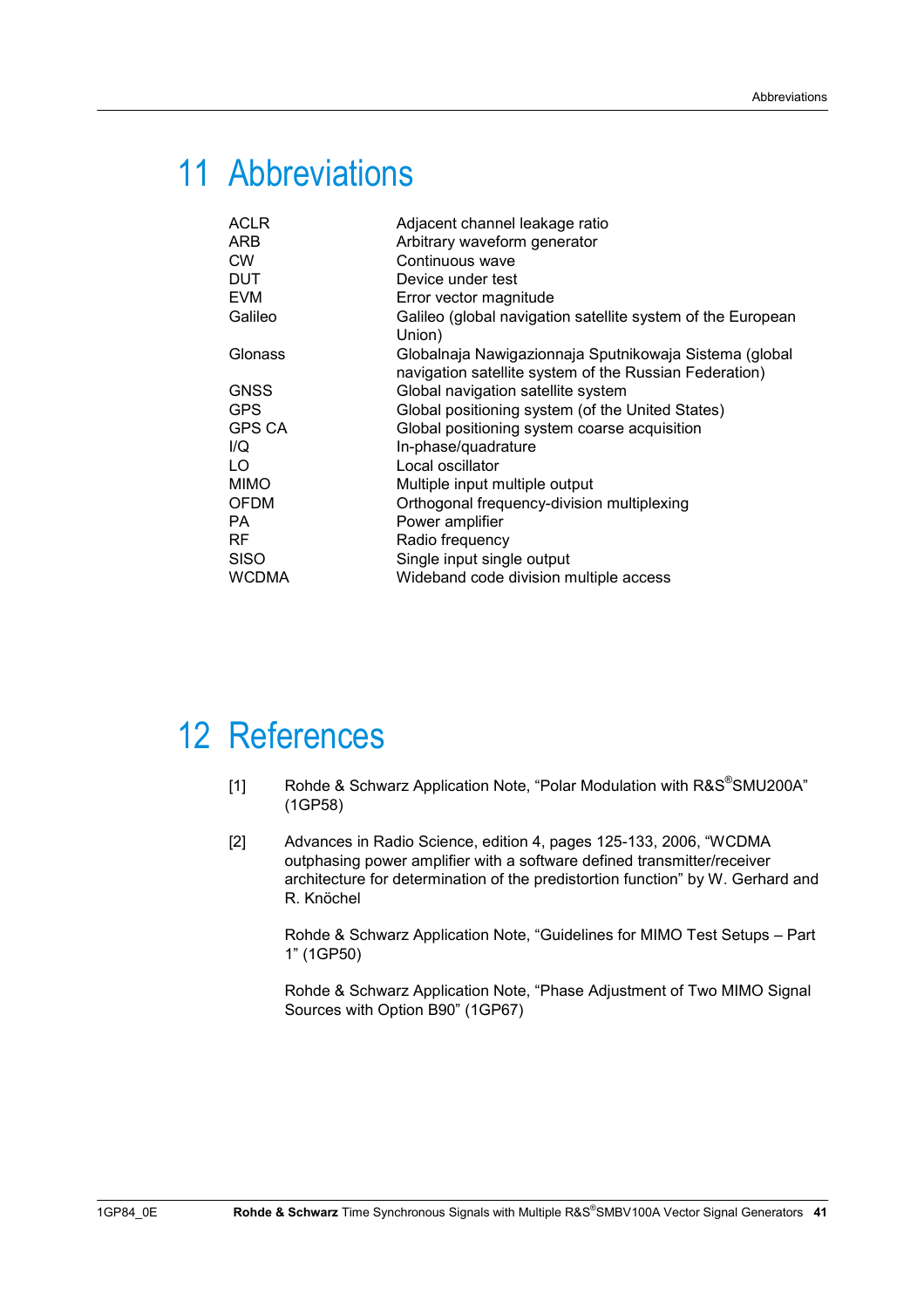# 13 Ordering Information

Please visit the R&S<sup>®</sup>SMBV100A product website for comprehensive ordering information at www.rohde-schwarz.com.

| <b>Base Unit</b>                  |                                                                                                        |              |
|-----------------------------------|--------------------------------------------------------------------------------------------------------|--------------|
| R&S <sup>®</sup> SMBV100A         | Vector Signal Generator                                                                                | 1407.6004.02 |
| <b>RF</b>                         |                                                                                                        |              |
| R&S®SMBV-B103                     | 9 kHz to 3.2 GHz                                                                                       | 1407.9603.02 |
| R&S®SMBV-B106                     | 9 kHz to 6 GHz                                                                                         | 1407.9703.02 |
| R&S®SMBV-B1                       | Reference Oscillator OCXO                                                                              | 1407.8407.02 |
| R&S®SMBV-B1H                      | Reference Oscillator OCXO High Performance                                                             | 1419.1602.02 |
| R&S®SMBV-B90                      | <b>Phase Coherence</b>                                                                                 | 1407.9303.02 |
| <b>Baseband</b>                   |                                                                                                        |              |
| R&S <sup>®</sup> SMBV-B10         |                                                                                                        | 1407.8607.02 |
|                                   | Baseband Generator with Digital Modulation<br>(realtime) and ARB (32 Msample), 120 MHz RF<br>bandwidth |              |
| R&S®SMBV-B50                      | Baseband Generator with ARB (32 Msample),<br>120 MHz RF bandwidth                                      | 1407.8907.02 |
| R&S <sup>®</sup> SMBV-B51         | Baseband Generator with ARB (32 Msample),<br>60 MHz RF bandwidth                                       | 1407.9003.02 |
| R&S <sup>®</sup> SMBV-B55         | Memory Extension for ARB to 256 Msample                                                                | 1407.9203.02 |
| R&S®SMBV-B92                      | Hard Disk (removable)                                                                                  | 1407.9403.02 |
| R&S <sup>®</sup> SMBV-K18         | Digital Baseband Connectivity                                                                          | 1415.8002.02 |
| <b>Digital Modulation Systems</b> |                                                                                                        |              |
| R&S <sup>®</sup> SMBV-K40         | <b>GSM/EDGE</b>                                                                                        | 1415.8031.02 |
| R&S®SMBV-K41                      | <b>EDGE Evolution</b>                                                                                  | 1415.8460.02 |
| R&S®SMBV-K42                      | 3GPP FDD                                                                                               | 1415.8048.02 |
| R&S®SMBV-K43                      | 3GPP FDD Enhanced MS/BS Tests                                                                          | 1415.8054.02 |
|                                   | incl. HSDPA                                                                                            |              |
| R&S®SMBV-K45                      | <b>3GPP FDD HSUPA</b>                                                                                  | 1415.8077.02 |
| R&S®SMBV-K48                      | IEEE 802.11 (a/b/g)                                                                                    | 1415.8102.02 |
| R&S®SMBV-K49                      | IEEE 802.16                                                                                            | 1415.8119.02 |
| R&S <sup>®</sup> SMBV-K54         | IEEE 802.11n                                                                                           | 1415.8160.02 |
| R&S®SMBV-K55                      | <b>EUTRA/LTE</b>                                                                                       | 1415.8177.02 |
| R&S®SMBV-K59                      | HSPA+                                                                                                  | 1415.8219.02 |
| R&S®SMBV-K84                      | LTE Release 9 + Enhanced Features                                                                      | 1415.8477.02 |
| R&S®SMBV-K86                      | IEEE 802.11ac                                                                                          | 1415.8648.02 |
| <b>GNSS</b>                       |                                                                                                        |              |
| R&S®SMBV-K44                      | <b>GPS</b>                                                                                             | 1415.8060.02 |
| R&S®SMBV-K65                      | <b>Assisted GPS</b>                                                                                    | 1415.8560.02 |
| R&S <sup>®</sup> SMBV-K66         | Galileo                                                                                                | 1415.8590.02 |
| R&S®SMBV-K91                      | <b>GNSS Extension to 12 Satellites</b>                                                                 | 1415.8577.02 |
| R&S®SMBV-K92                      | GNSS Enhanced (e.g. moving scenarios,                                                                  | 1415.8583.02 |
|                                   |                                                                                                        |              |
| R&S®SMBV-K93                      | multipath)<br>GPS P code                                                                               |              |
| R&S®SMBV-K94                      |                                                                                                        | 1415.8660.02 |
|                                   | Glonass<br>Digital Modulation Systems using R&S®WinlQSIM2                                              | 1415.8677.02 |
| R&S®SMBV-K240                     | <b>GSM/EDGE</b>                                                                                        |              |
| R&S <sup>®</sup> SMBV-K241        | <b>EDGE Evolution</b>                                                                                  | 1415.8231.02 |
| R&S®SMBV-K242                     |                                                                                                        | 1415.8454.02 |
| R&S®SMBV-K243                     | 3GPP FDD                                                                                               | 1415.8248.02 |
|                                   | 3GPP FDD Enhanced MS/BS Tests<br>incl. HSDPA                                                           | 1415.8254.02 |
| R&S®SMBV-K245                     | <b>3GPP FDD HSUPA</b>                                                                                  | 1415.8277.02 |
| R&S®SMBV-K248                     | IEEE 802.11 (a/b/g)                                                                                    | 1415.8302.02 |
| R&S®SMBV-K249                     | IEEE 802.16                                                                                            | 1415.8319.02 |
| R&S®SMBV-K254                     | IEEE 802.11n                                                                                           | 1415.8354.02 |
| R&S®SMBV-K255                     | <b>EUTRA/LTE</b>                                                                                       | 1415.8360.02 |
| R&S®SMBV-K259                     | HSPA+                                                                                                  | 1415.8377.02 |
| R&S®SMBV-K284                     | LTE Release 9 + Enhanced Features                                                                      | 1415.8625.02 |
| R&S®SMBV-K286                     | IEEE 802.11ac                                                                                          | 1415.8654.02 |
| <b>Noise Generation</b>           |                                                                                                        |              |
| R&S®SMBV-K62                      | Additive White Gaussian Noise (AWGN)                                                                   | 1415.8419.02 |